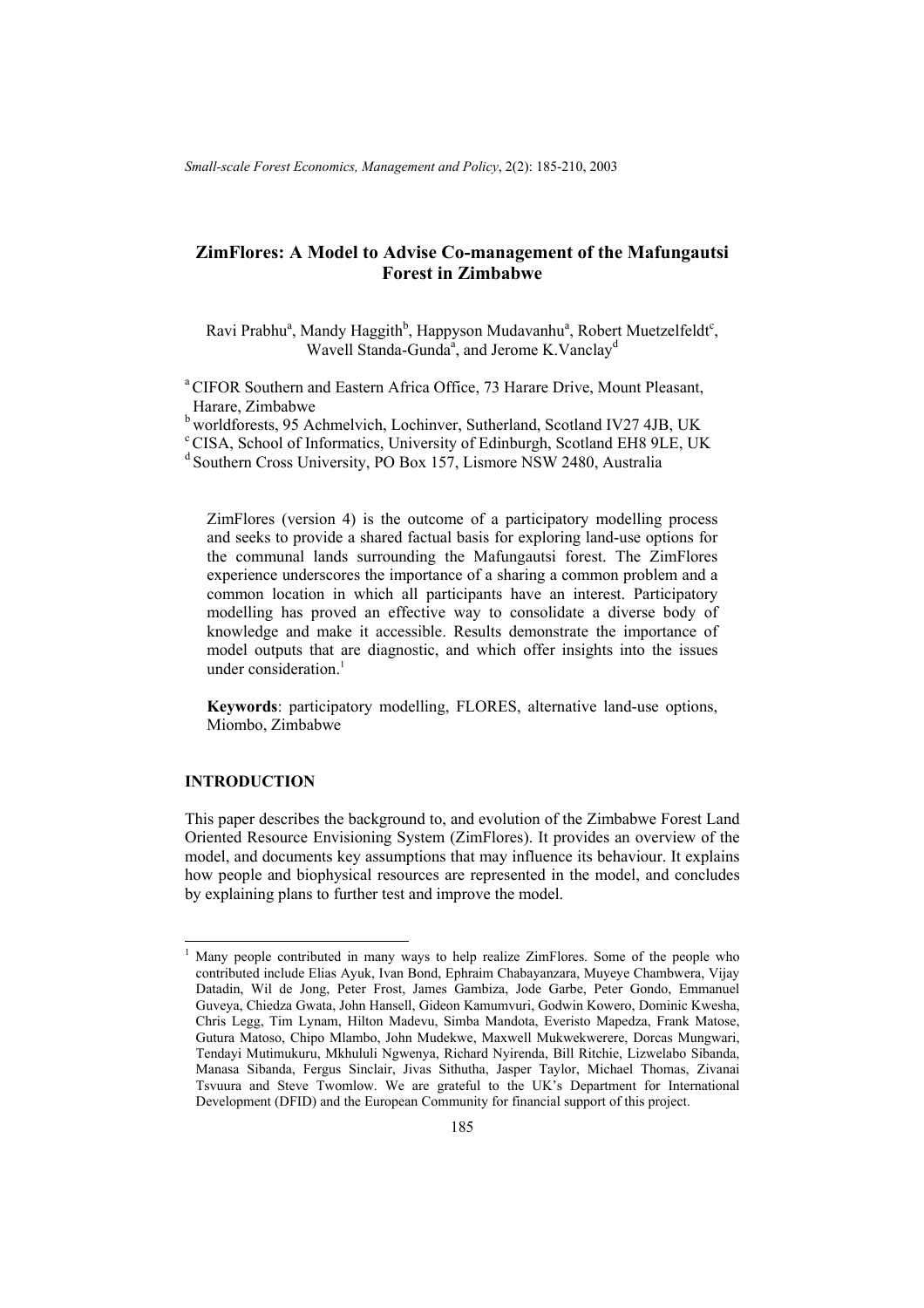ZimFlores attempts to simulate impacts on local people's livelihoods and on forest resources, of processes of communication, collaboration and social learning, in response to changes in resource access regulations and other interventions. ZimFlores evolved through a series of learning cycles to scope, conceptualise, build, refine and test the model. Much of ZimFlores was constructed during four workshops held between September 2000 and February 2001. It was demonstrated at the World Bank Rural Week in Washington DC, during 23-26 April 2001. Work on ZimFlores continues, and the description presented here does not represent that final nature of the model. Instead, this report draws out the lessons learned in reaching the current state, and speculates on future developments for the model.

The Mafungautsi ('Ma-funga-ut-si') area was chosen as a case study for FLORES because of existing resource-use conflicts and on-going interest by several agencies including the Center for International Forest Research (CIFOR), the Southern Alliance for Indigenous Resources (SAFIRE), the World-Wide Fund for Nature (WWF) and the International Union for Conservation of Nature and Natural Resources (IUCN). Many people live near the Mafungautsi State Forest, and make considerable demands on forest resources for fuel, construction materials, and nontimber forest products. For several years, CIFOR's Adaptive Co-Management (ACM) project has conducted research in the Mafungautsi forest on the relationship between the people, the forest resources, and the government authority (the Forestry Commission).

Mafungautsi State Forest lies within the Zambezi Valley in Gokwe district in the western part of Zimbabwe. The forest lies on a large plateau (82,000 ha), is unfenced and is surrounded by village communities. Some of these communities lived on the plateau before it was designated a State forest in 1954. In the late 1990s, Resource Management Committees (RMCs) were established in an attempt to solve conflict over forest resources. Communities participating in RMCs have access to forest resources via an agreement between the state and the villagers.

The Mafungautsi area is culturally diverse, as it is a 'new settlement' area, the site of a 'resource sharing' experiment between Forestry Commission and local communities. Agriculture (mainly maize and cotton) and livestock grazing are the dominant land uses. The forest is an important source of thatch grass (*Hyperrhenia* sp. and *Hyperthelia* sp.), broom grass (*Aristida junciformis*), honey, mushrooms, insects (especially mopane worm)<sup> $2$ </sup> and fruit. However, the area is also important as a catchment for Lake Kariba, as a World Heritage Area and National Park, and for tourism and safari hunting (the 'big five', Cape Buffalo, Elephant, Lion, Leopard and Rhinoceros occur in the area). Some of the key management issues pertinent to the model are collaborative management, rural development, and conservation.

## **THE FIRST ATTEMPT AT A MODEL**

The ZimFlores process involved a series of workshops, the first of which was held at Camp Selous in the Gwayi Conservancy (south-western Zimbabwe) during April-May 2000. During the workshop, participants were (re)-introduced to the FLORES

<span id="page-1-0"></span> 2 Mopane worms are the larval stage of an emperor moth (*Colophospermum mopane*) and may make a significant contribution to rural diets (Timberlake 1996).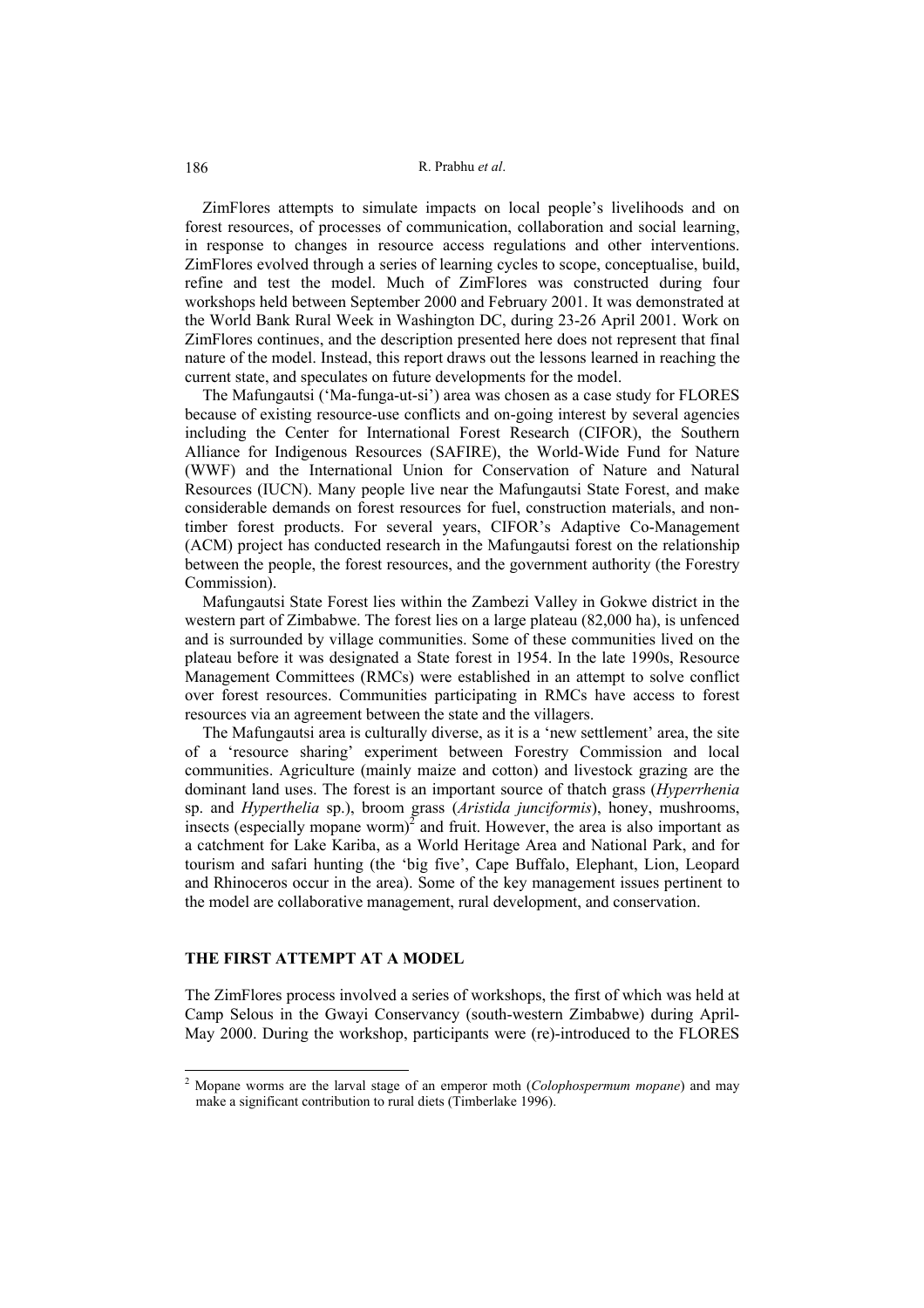concept (Vanclay 2003), informed about developments since the Bukittinggi workshop (Vanclay *et al*. 2003), and shown the current status of the Rantau Pandan (Sumatra) version of the model (Haggith *et al*. 2003a). Participants were taught the basics of model-building with  $Simile<sup>3</sup>$  $Simile<sup>3</sup>$  $Simile<sup>3</sup>$ , and worked in small teams to specify and outline components for a Miombo version of FLORES. The aim of the workshop was to consider the general applicability of the FLORES approach, to evaluate the Rantau Pandan version, and to create a new version for a Miombo situation. Specific issues for the Miombo are summarized in Table 1.

**Table 1**. Selected issues, options and indicators identified by participants at the Camp Selous workshop

| Issue                    | Policy lever             | Performance indicator      |
|--------------------------|--------------------------|----------------------------|
| Deforestation            | Resource sharing         | Deforestation              |
| Population density       | Incentives for migration | Children in school $(\% )$ |
| Population age profile   | Enforcement of rules     | Health and nutrition       |
| Timber-wildlife conflict | Alternative employment   |                            |

Participants recognised that the human interventions are pivotal in shaping the nature of the Miombo, and documented a range of activities of people in communal lands that may affect land cover:

- Clearing: cutting trees, burning felled trees and removing stumps;
- Cropping: ploughing, planting, weeding, fertilizing (with forest litter, crop residues, manure, termitarium soil, or inorganic fertilizer), protecting, harvesting, processing and selling produce;
- Gardening: cultivating, planting, weeding, watering, harvesting, processing, selling vegetables and fruits;
- Livestock: herding, collecting and storing 'stover' (by-products from fields, e.g. maize stems);
- Collecting forest products: fuelwood, construction wood, wild fruit (including honey and mushrooms), game, fibres, making items, selling products;
- Household maintenance: collecting water, preparing food, maintaining infrastructure;
- Maintaining social relations: meetings, brewing (beer); and
- Off-farm employment.

Workshop participants found that FLORES offered a logical approach and a useful framework for addressing these issues and for modelling at the landscape scale in the Miombo situation. However, customising FLORES to a dramatically different situation requires more than new coefficients for component equations; it requires major revision or completely new sub-models. Participants found that it was often expedient to build sub-models afresh, rather than attempting to adapt existing components. Fortunately, this approach is facilitated by the 'plug-and-play' facility

<span id="page-2-0"></span><sup>&</sup>lt;sup>3</sup> Simile is a modelling environment (Muetzelfeldt and Massheder 2003) available from http://www.simulistics.com.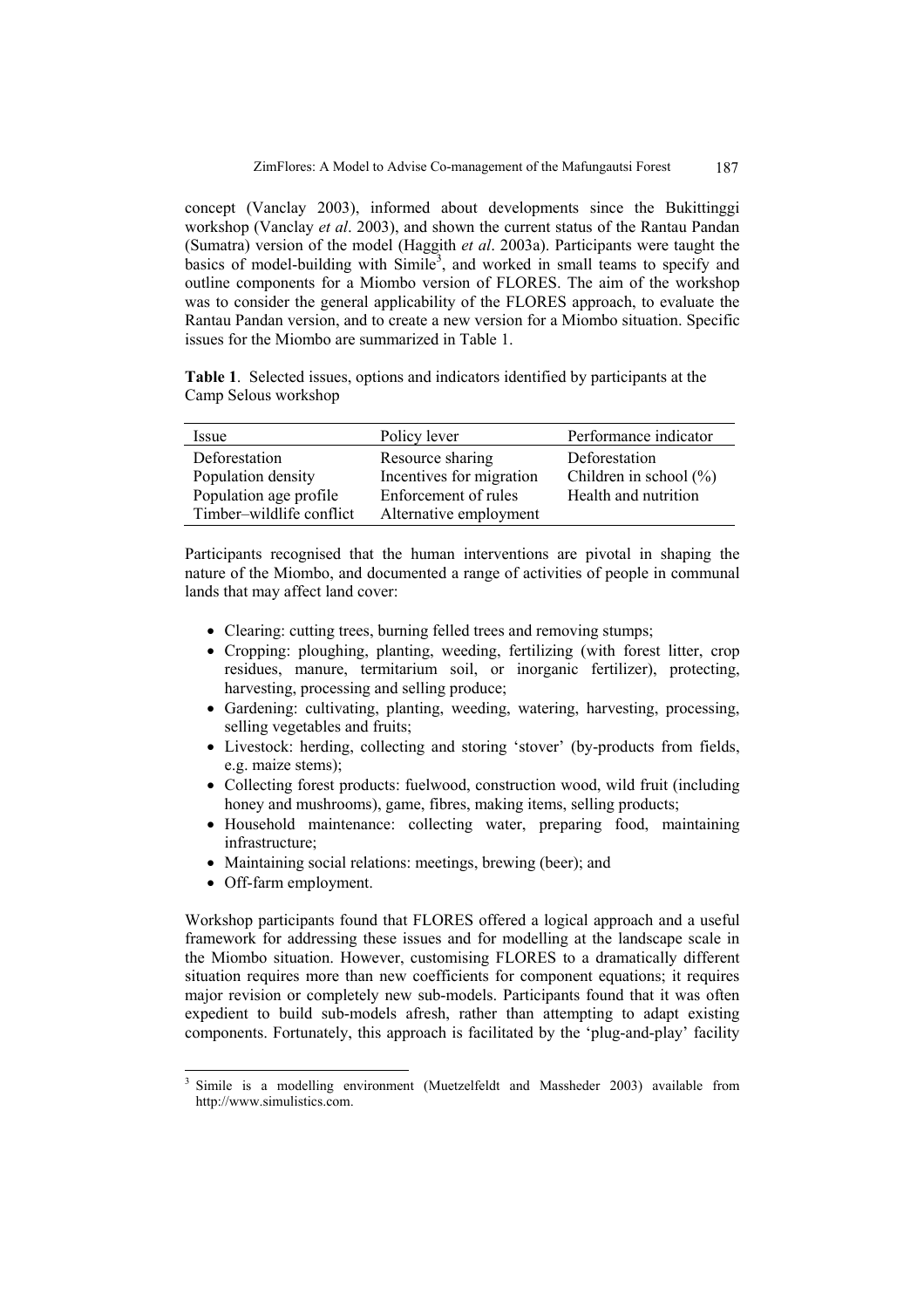provided within Simile (Muetzelfeldt and Taylor 2001). The first iteration created a long specification which was complex and intractable to model. However, participants recognised that such an unfocussed 'shopping list' is unproductive, and identified the need for a more pragmatic view of key decisions influencing land use and society in the study area. An executable version of a Miombo FLORES was not completed, but participants departed Camp Selous with the conviction that it was possible to achieve and desirable to use the FLORES framework and the Simile platform.

Representatives from WWF, IUCN, SAFIRE and the Forestry Commission participated in a follow-up seminar in Harare, to discuss findings and prognoses with workshop participants. WWF in particular, expressed a strong interest in helping to develop a local version of FLORES, as well as a strong desire to use it in their work. Participants agreed that the Mafungautsi Forest area provided a fertile case study, and that CIFOR's ACM project should coordinate development of a FLORES model for the area.

### **THE MAFUNGAUTSI FLORES MODEL**

ZimFlores, like other FLORES approaches, relies on a worldview involving *Social* and *Biophysical* aspects. Each of these is modelled using several sub-models (Figure 1). The outlines of these sub-models indicate the number of instances. Thus there are two Livestock sub-models, three Villages, many Patches, and a population (variable number) of Households. The number of instances of the Tenure relationship depends on the conditions specified. The number of households in a village varies during simulation, increasing when a family moves into the area, and decreasing when a household dissolves (e.g. with the death of the last adult). The biophysical side is represented as 905 patches,<sup>[4](#page-3-0)</sup> digitised from an aerial photograph.



**Figure 1**. ZimFlores model diagram showing the main sub-models

 $\overline{a}$ 

<span id="page-3-0"></span><sup>4</sup> Much of this paper is generic to many versions of ZimFlores, specific details relate to zimflores04jv8.sml of 10 February 2003.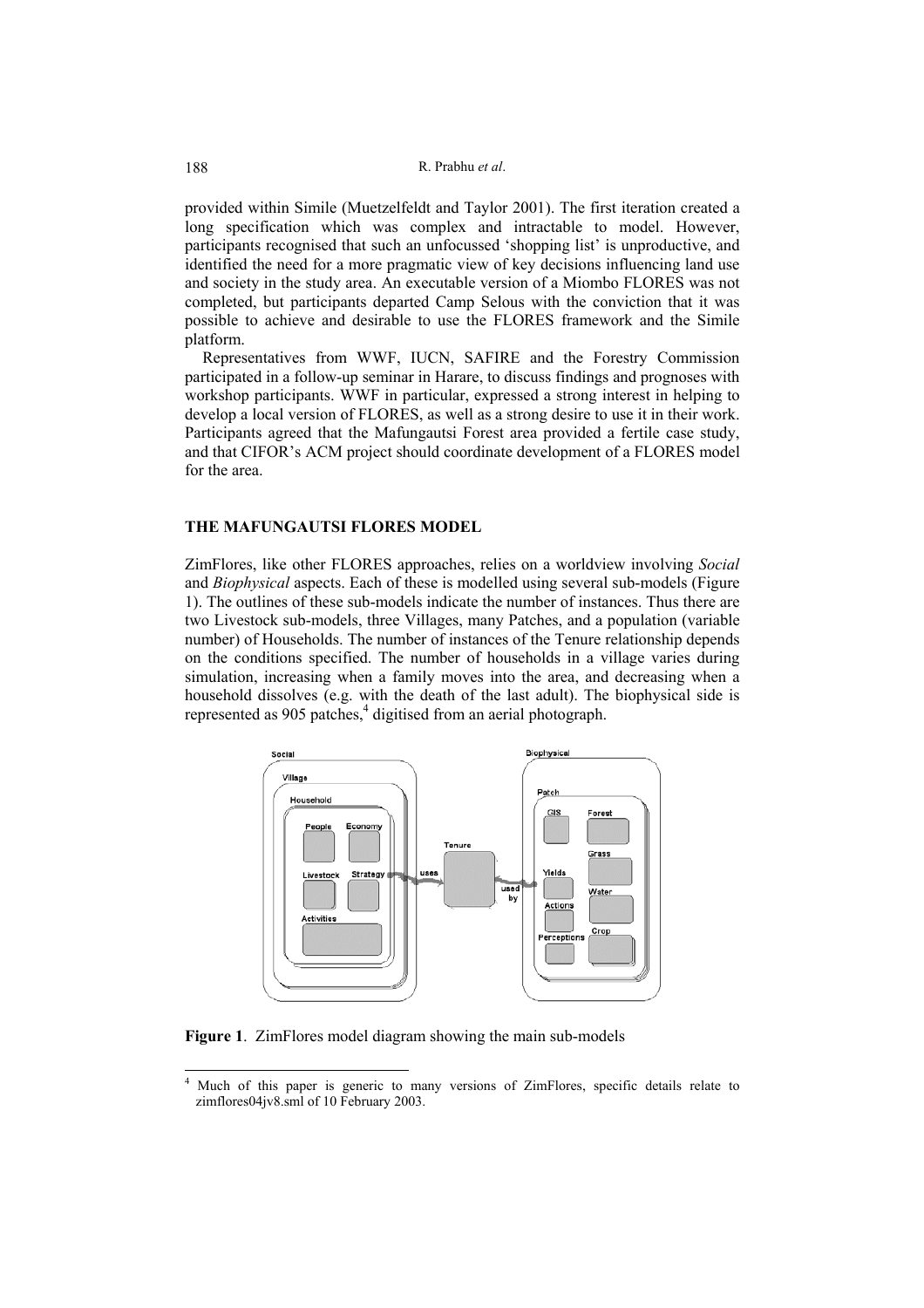#### **ZimFlores Overview, Model Structure and Dynamics**

Figure 1 shows the framework structure of the FLORES model, with the social aspects on the left, the biophysical aspects on the right, and the tenure arrangements in the middle.

The dynamics and behaviour of each household is modelled in five sub-models:

- 1. The sub-model *People* deals with the changing population dynamics within the household, as children are born and household members die. It does this using four classes to represent children, adult males, adult females and elderly people.
- 2. The sub-model *Economy* handles the economic status of the household, using a single currency ('dosh': daily ordinary subsistence per household), which puts all household resources on a single basis.
- 3. The sub-model *Livestock* represents the dynamics of the household's herd of livestock. It is placed here (rather than in the Biophysical sub-model) since each household has its own herd, which may be grazed on any of the land available to a household, or may be tethered near the household and fed by hand.
- 4. The sub-model *Strategy* is responsible for determining the lifestyle strategy of each household, by representing the relative priority given to each of seven activities (such as growing maize, growing cotton, or pole collection).
- 5. The sub-model *Activities* is responsible for determining the week-by-week decisions taken by a household. These primarily relate to the allocation of household labour resources to various activities, but include non-labour decisions, such as choice of crop to plant and allocation of cattle to grazing land.

Biophysical dynamics attempt to simulate natural and anthropogenic changes on three categories of land: State forest, privately-owned and communal land. The Social components of the model have access to the biophysical resources via tenure relations and resource access regulations. The tenure arrangements recognise individual holdings of gardens and arable land, village common grazing and woodlands. Resource access regulations include RMC-controlled permit systems for some forest resources, and Forest Protection Unit (FPU, a unit within the Forestry Commission) enforcement of rules limiting access to others. The rules can vary in the degree to which they are enforced.

Three categories of soil are recognised: sandy, clay and 'rich' soils. Rich soils are anthropogenic, having been enriched by the addition of organic matter, and used exclusively for gardening. Sandy and clay soils may be used to cultivate maize or cotton (depending on a household's strategy), may be left fallow, or may remain as grassland.

The dynamics of these biophysical aspects are modelled as four components:

1. The *Forest* sub-model simulates woodland dynamics on State forest land. It is based on an existing model (Gambiza *et al*. 2000), that relies on four size classes: 'gullivers' (i.e. saplings), poles, medium trees and large trees. It allows trees to revert to smaller classes after fire.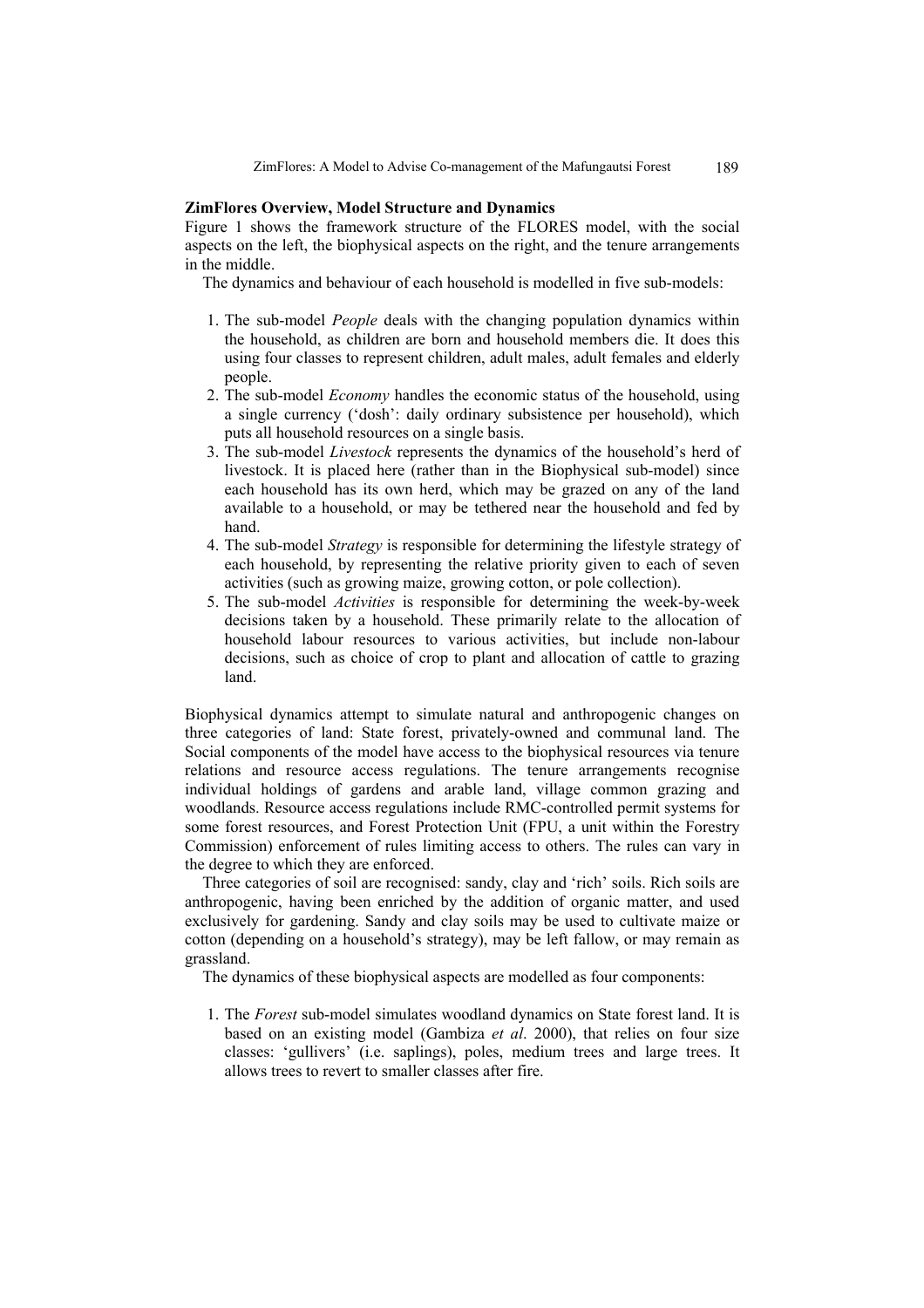- 2. The *Grass* sub-model is based on a generic model of plant growth. Grass is important for thatch, and for cattle grazing.
- 3. The *Water* sub-model influences the growth of grass, since occasional droughts have a major influence on people and their livelihoods.
- 4. The *Crop* sub-model recognises three crops: a food crop (maize); a cash crop (cotton); and vegetables (home garden). A patch can have only one of these, and the allocation of a crop to a patch is determined in the strategic decisionmaking sub-model of the household that owns the patch.

Two additional entities are present on the biophysical side: the *GIS* sub-model contains fixed patch-level attributes (e.g. patch area and soil type), and the *Perceptions* sub-model records owner's perceptions about each patch of land. It may not seem intuitively obvious that these perceptions should sit amongst biophysical attributes, but it is appropriate, as owners have perceptions about each patch of land.

Households and patches are joined by a *Tenure* association. This allows for two types of tenure: *ownership* of a patch by a household; and *access* to common land. The main role of the tenure association is to channel information flows from patch to household and vice versa. Three types of information are transferred:

- 1. *Perceptions* carry information about patches to the households that own them.
- 2. *Actions* carry information about weekly decisions from each household to their patches.
- 3. *Yields* carry information of harvests from patches to the households that own them.

ZimFlores deals with two rhythms:

- 1. *Annual*. Most social aspects of the model (including policy lever interventions) are considered strategic and are modelled with an annual time step.
- 2. *Weekly.* The biophysical side operates on a weekly time-step to allow modelling of crops and soil moisture. Social interaction with these biophysical aspects is through weekly activity decisions influenced by the household strategy and perceived seasonal trends.

Some experiments were made with an hourly time-step in a wild-fire sub-model, but these were discarded in an attempt to make the model more tractable (Haggith *et al*. 2003b).

# **Assumptions Implicit in ZimFlores**

The model formulation relies on several key assumptions:

- The landscape is modelled as patches of land with biophysical resources.
- Human society is modelled as households within villages.
- Access by social agents to the resources in the land patches is defined by tenure relations, which are dynamic over time.
- Humans affect the biophysical patches by *actions*, which are driven by their *perceptions* of plot conditions and their strategy. The primary feedback from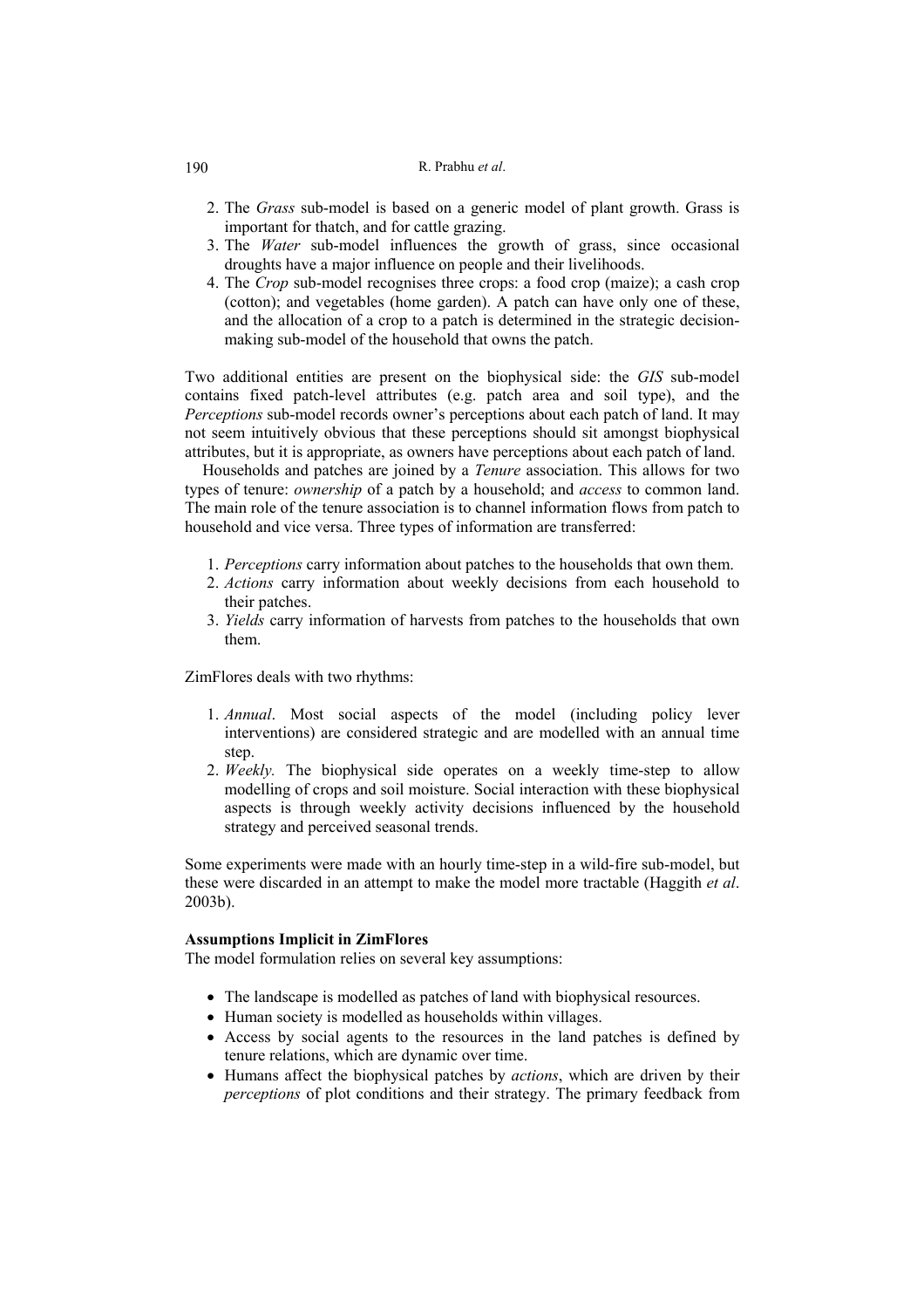the biophysical model to the social sub-model, is in the form of *yields* of field and forest products, in response to the human activities.

- The smallest decision-making unit is the household.
- Decision-making within households can be modelled effectively at two levels: strategic decisions being taken annually and labour allocation decisions weekly.
- Strategic decision-making can be modelled by assessing a set of livelihood options in the light of household needs and resources, resulting in a priority ordering of the options.
- The value of forest products, crops, money and other consumable resources can be measured using a generic economic unit, 'dosh' (daily ordinary subsistence per household) as a common currency.
- The strategic resources available to a household are land, livestock, labour, 'dosh' and social capital, which are interchangeable.
- Monthly labour allocation can be modelled by sharing available labour across a set of activities according to the priority ordering which resulted from the strategic decision.
- Marketing of resources is modelled as a simple conversion of yields to the common currency.
- Debt and credit are not subject to limits.
- Off-farm employment is only achievable by emigration.

## **Social Aspects Within ZimFlores**

The model deals with a single Resource Management Committee. There are three villages in the model, each led by a *Sabukhu*<sup>5</sup>[.](#page-6-0) Within each village, there is a *population*<sup>6</sup> of households. New households can be formed by marriages and by immigration. Households disband if everyone leaves or dies. Within each household there are several sub-models dealing with the People, Economy, Strategy, Activities and Livestock of the Household.

## *People sub-model*

This sub-model represents the demography and health of the household, i.e. children, women, men, and 'old or infirm' (Figure 2). It deals with the basic dynamics of birth, 'coming of age', age and chronic illness, departure and death. Hatched variables (e.g. 'health care' at top right) are provided by other parts of ZimFlores. Thick arrows ('flows') show where individuals move from one category ('compartment') to another. Thin arrows ('influences') show where information is used in another calculation. Note that this is not an illustration of the sub-model, but is the actual sub-model which runs within Simile.

<sup>&</sup>lt;sup>5</sup> Village headman.

<span id="page-6-1"></span><span id="page-6-0"></span><sup>&</sup>lt;sup>6</sup> A population is a Simile construct that allows the number of instances of a sub-model to vary during a simulation.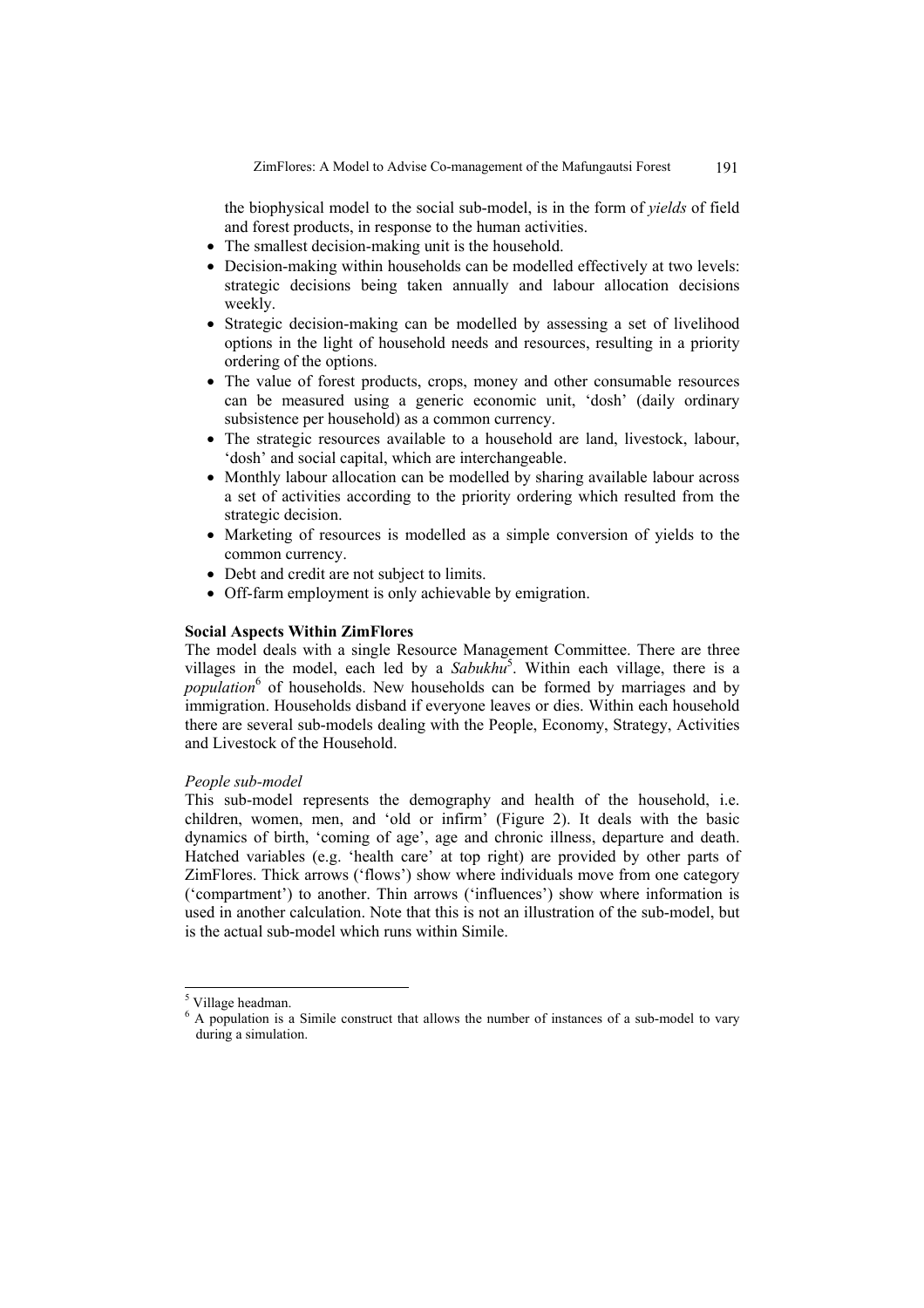

 **Figure 2**. The People sub-model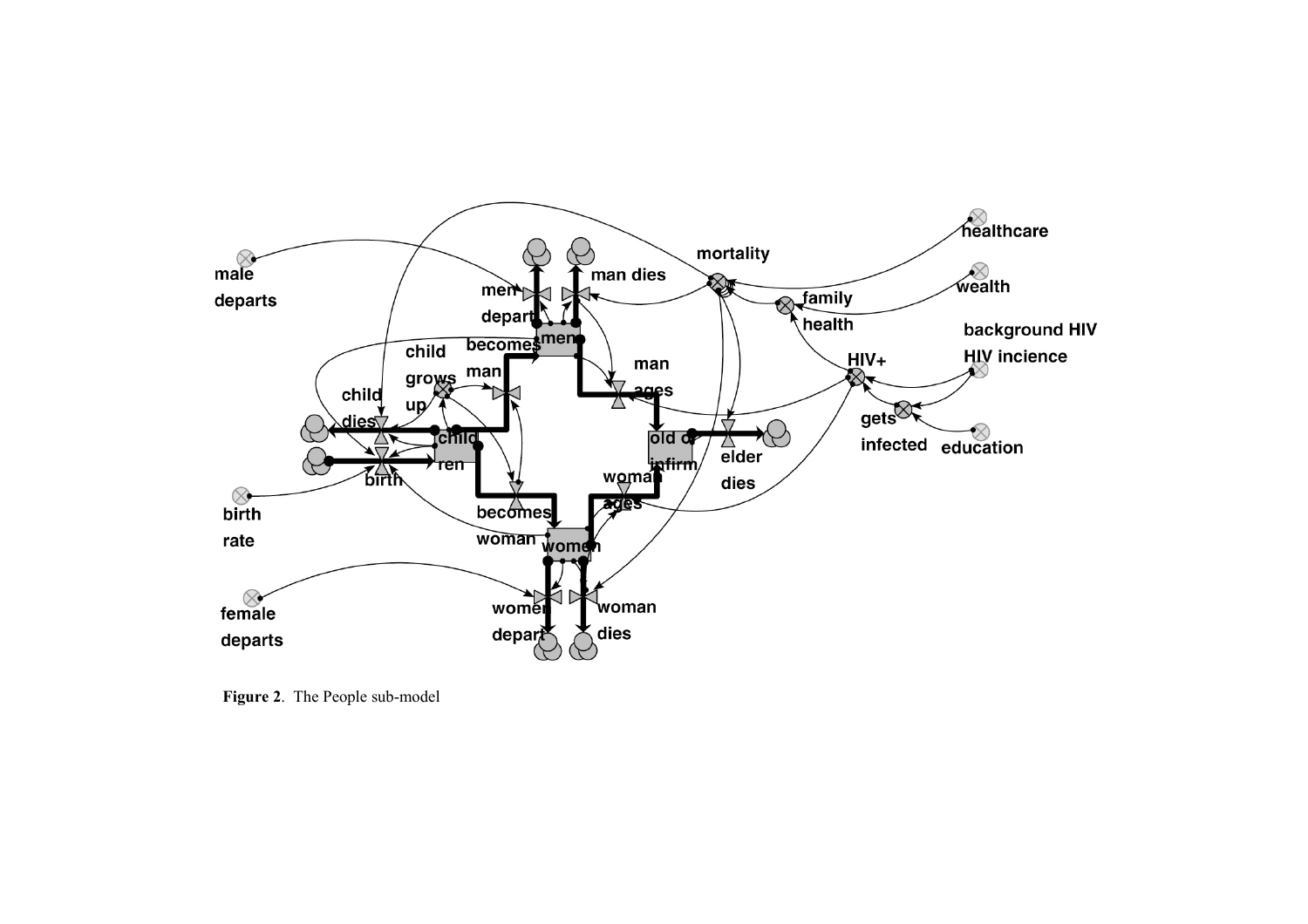The People sub-model maintains the numbers of individuals in each category, but takes no account of the individuals themselves. Initially, households have one man, one woman, and a random number of children (0-3) and elders (0-2). Subsequently, new households (created through marriage and immigration) have one man and one woman, but no children or elders. Obviously, these numbers vary during simulation as births, deaths and ageing are simulated. Children become 'adult' at about 13 years of age (on average; in practice a random number is used to provide a 1 in 13 chance that a child become an adult in any given year). The gender balance is biased slightly towards females, so 60% of children surviving to become an adult are assumed to be female. Adults become 'old or infirm' at about age 50, depending on the incidence of AIDS (acquired immune deficiency syndrome) and on random variation. The age of 'becoming an elder' varies greatly in simulations, because a random number is used to provide a 1 in 50 chance of transition (1 in 25 for families where one or more members is HIV+), creating a wide spread of possible values for an individual's active working life. It is assumed that there is a 5% chance that an adult child will leave the household in any year, either to start their own household, or to go elsewhere.

The underlying mortality is assumed to be 5% for children and 'old or infirm', and 1% for adults. This base rate may be halved through improved health-care, or doubled if the family suffers AIDS or is deeply in debt (it is assumed that indebtedness affects nutrition, and in turn, health).

Family planning is handled by specifying the background birthrate. Births in each household are assumed to be random, but require at least one male and one female. In addition, it is assumed that there is at most one birth per household in any year (i.e. no multiple births, only one child-bearing female per household), and that births only occur when there are fewer than six children (under the age of 13) in a household. Note that this implementation has implications for the interpretation of 'birthrate'. As implemented, the birthrate does not reflect the rate per capita, or the rate per female, but reflects the rate per household satisfying certain criteria. Thus the average birthrate observed during a simulation run will be substantially less than the specified background birthrate.

### *Livestock*

There are two instances of the livestock sub-model for each household, representing large (cattle and donkeys) and small stock (goats, sheep, pigs, etc.) respectively. The distinction is important, because large livestock can be used for draught power. This sub-model handles decisions about purchase, sale and slaughter of stock, as well as natural reproduction, mortality and carrying capacities.

In the interests of simplicity, the Livestock sub-model treats cattle and donkeys, and males and females equally, despite some important (and obvious) differences. Donkeys have different grazing preferences than cattle, preferring grasses characteristic of less fertile soils (Tsangadzi, *Cynodon spp.*). Donkeys are used for draft power only and not for meat, milk or hides. Donkeys have a higher utility value than cattle, as they can carry more weight (up to 50kg), work longer hours than an ox. Nonetheless, these distinctions were not considered pivotal in shaping the landscape, and thus were disregarded in constructing the Livestock sub-model. Similar generalisations are implicit in the representation of small livestock.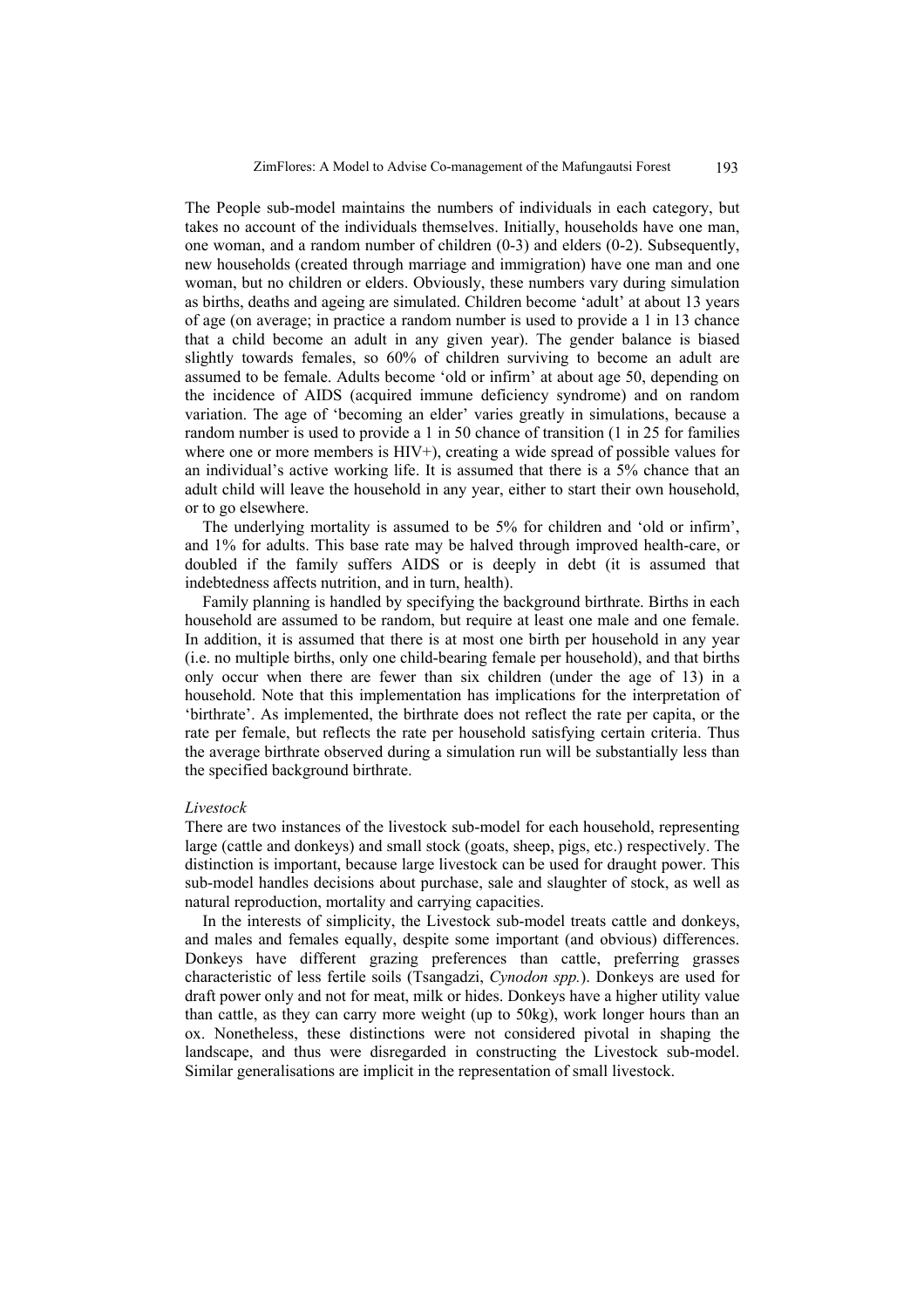The Livestock sub-model lies within the Household model, to simplify modelling of ownership, and decisions about sale, purchase, and slaughter. It is appropriate, because livestock may graze on any of the lands over which a household has rights, or may be tethered at the household and fed by hand. Herding of livestock is one of the household activities. There is no modelling of stock escaping from herders and grazing on land over which a household has no rights.

Bee-keeping has not yet been fully implemented, but it is possible that bee-keeping could be implemented as a third category of livestock.

#### *Economy*

This sub-model maintains an account of the household's economic resources, investment, spending decisions, and income (from weekly yields). Dosh on hand is updated with income and outlays for subsistence. If dosh goes into deficit, assets (livestock) may be sold to improve the cash position. Conversely, if there are large amounts of dosh on hand, a household will invest in additional livestock. While the sub-model appears small and comparatively simple, the algorithms defining decisions to invest surplus cash or divest of assets are important in defining overall household behaviour.

#### *Strategy*

The current strategy sub-model is a rather simplistic representation of household decision-making, but is tractable, and provides a starting point for further refinement. Future iterations are expected to delve more deeply into the issue of decision-making, to explore various decision models (e.g. from economic theory and decision analysis) and to calibrate them with a richer understanding of local strategies (following examples such as Frost and Mandono 1999, Monela *et al.*  2000). The current approach assumes an annual re-appraisal of household strategy (cf. New Year resolutions). Every year each household assesses its needs and aspirations, and their resources, and chooses a livelihood strategy for the year ahead. The strategy derives from basic needs and available resources. Basic needs involve annual subsistence (based on family size) and shelter. Resources available to a household are land, labour, livestock, dosh and social capital. Social capital is a function of the number of friends, kin, neighbours, and club activities. The strategy defines how a household prioritizes its activities.

The household strategy is compiled from a ranked set of livelihood options, each of which has expected outcomes, requirements and associated activities. The options are ordered according to whether outcomes will meet household needs, and household resources are sufficient to satisfy requirements. The options include growing subsistence (maize) or cash crops (cotton), gardening, raising livestock, cutting thatch or broom grass, collecting forest products (e.g. fuelwood, poles, rope fibre), and beekeeping. Priorities for these options are based on household expectations, perceptions, and experiences.

One version of the model explored the use of a variable to reflect consumption above subsistence level (e.g. aspirations for better schooling and clothing), but this was removed in one of the successive cycles of model development. Future versions of the model may include the option to undertake contract work (e.g. herding and construction) for neighbours.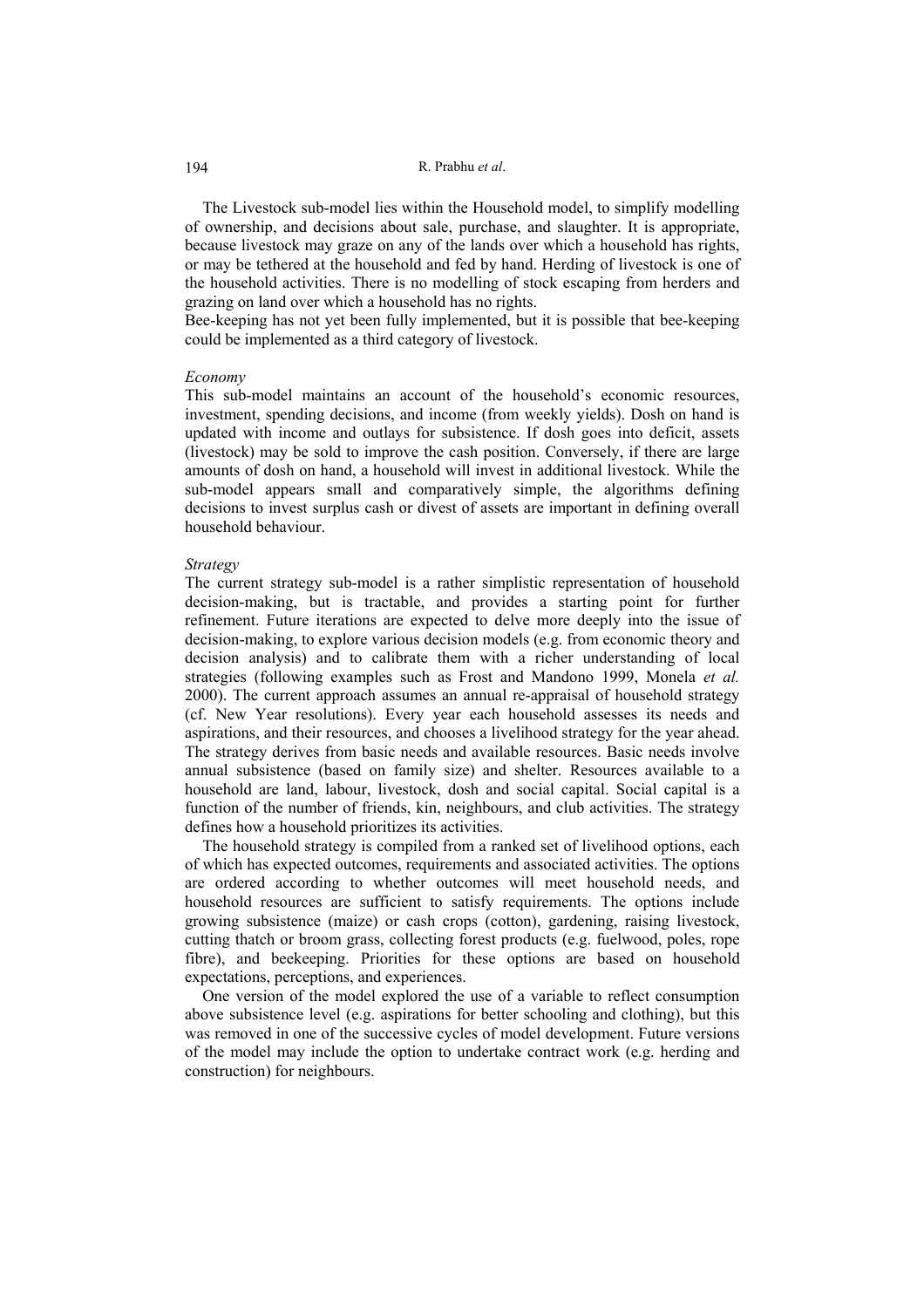The use of past experience improved the performance of the model (Haggith *et al*. 2003b), and was not difficult to represent in Simile (Figure 3). Details of current 'dosh' provided by the Economics sub-model allows current earnings to be inferred (current dosh minus last year's dosh), and a five-year list of past earnings to be compiled. Similarly, a five-year list of past strategies is maintained. When a list of seven potential strategies is presented from elsewhere within the Strategy submodel, the Memory sub-model 'looks' to see if any of these have been attempted before (within five years), and if so, nominates the best of those as the current strategy. If none of them have been done before, the highest-ranked of the draft strategies is adopted. While this is imperfect (e.g. takes no account that good earnings in one year may have been due to external events, rather than the household strategy), it helps the model provide reasonable behaviour. However, in reality people's memories are poor and their ability to accurately reconstruct cause and effect in retrospect may be worse. People particularly remember bad seasons/years and generally bad events such as crop failure, livestock deaths, forest sanctions. Questions remain about how people use their memories when making plans.



**Figure 3**. The 'memory' within the strategy sub-model

### *Activities*

Each week the household decides how much labour to allocate to each activity on each patch to which they have rights (i.e. the patches to which their tenure relations give them access). The decision is based on perceptions of each patch and the household strategy.

Figure 4 shows the model components that resolve the activities to be carried out. The tenure relationship delivers (via the broad arrows) to this sub-model ('Activity decisions') details enabling a list of 'Land I can use' to be compiled. This sub-model also collates 'My perceptions' about each of these patches of land. These perceptions provide the basis for assessing the possibilities (e.g. 'Crop', 'Graze stock here') and compiling a list of all 'Possible tasks'. This list is passed to the 'Dynamic priority' sub-model, which matches each possible task with the 'Priority' implied in the household strategy, ranks them ('Higher priority'), and allocates time according to priorities and resources. It also resolves how much of each activity ('Fractions per plot') will be completed on each patch of land during the next oneweek time-step. This provides the basis for week-by-week labour allocations consistent with the household strategy and available resources.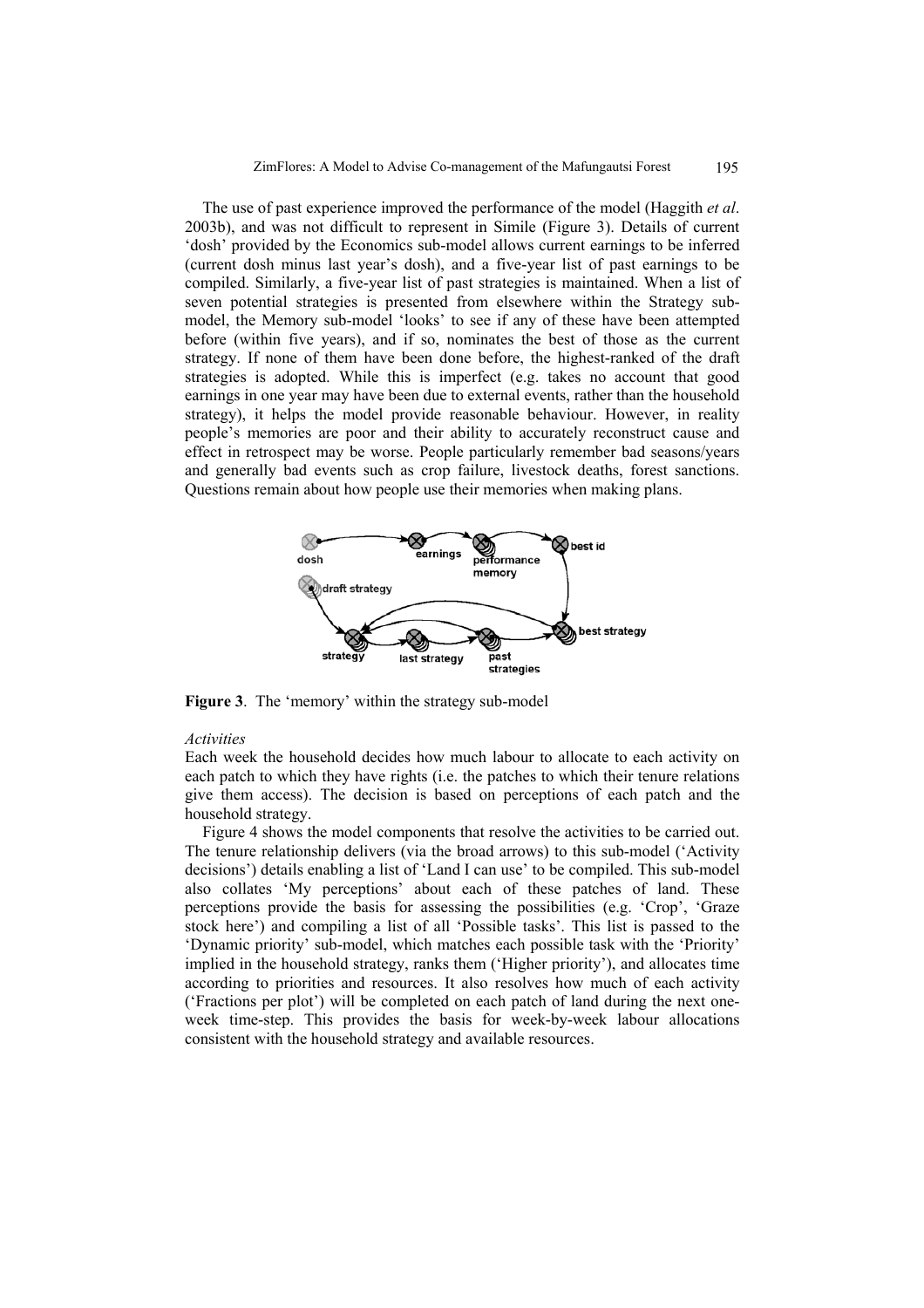

 **Figure 4**. Detail of the Activity sub-model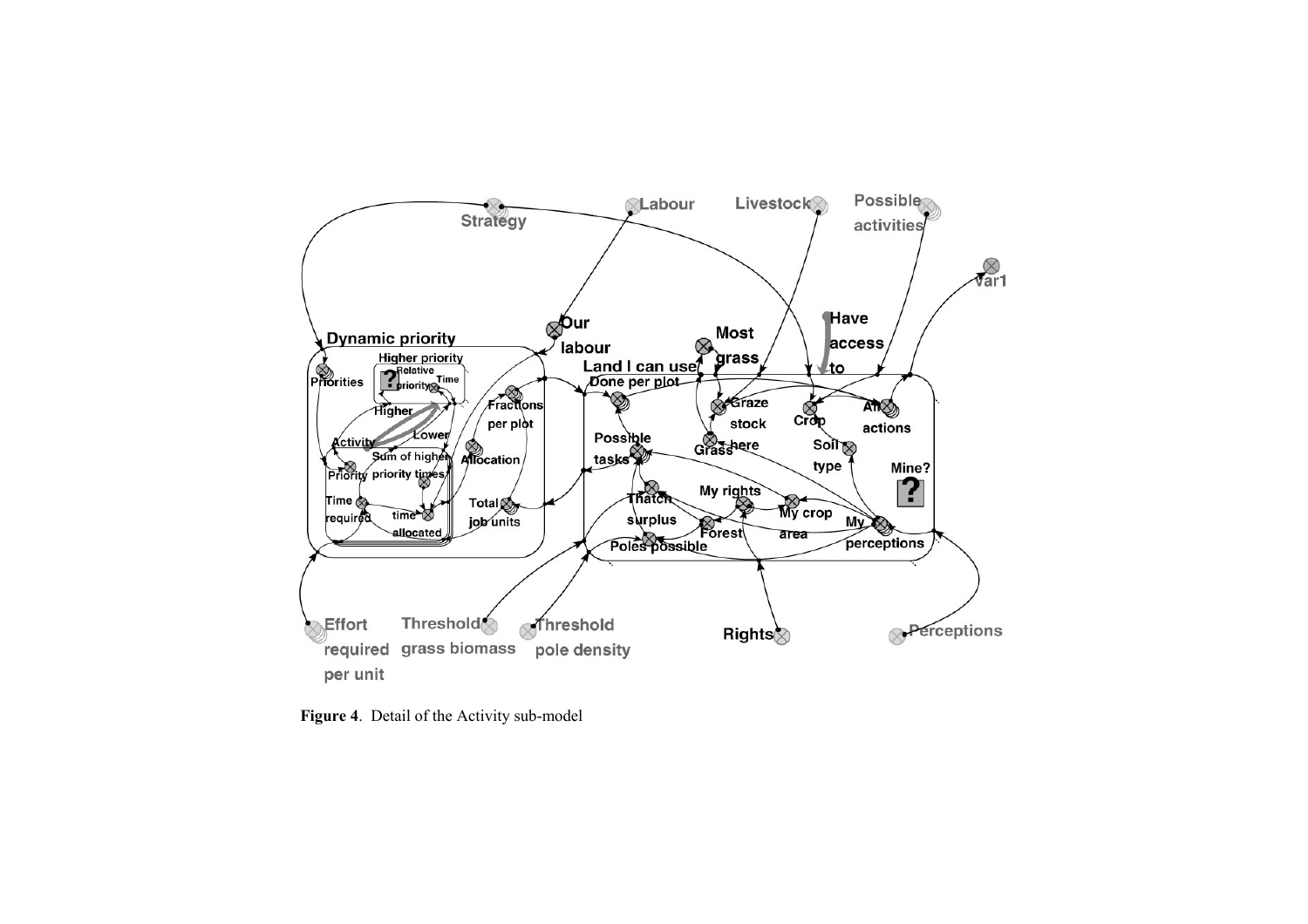#### *Adequacy of the social sub-model*

The Social sub-model as described and implemented, is simultaneously an oversimplistic approximation of the society it attempts to represent, and a tangled mass of relationships that have been tedious to check, test and evaluate. Some consider the diagram (of which Figure 4 is an extract) a 'horrendogram' while others consider that it is 'beginning to approach the complexity needed'. It remains an open question whether the Social sub-model represents a necessary and sufficient model of social dynamics in the Mafungautsi area. Experience suggests that all these components are necessary for the envisaged applications of the model; whether they are sufficient remains to be seen.

Some limitations are easily recognised. For instance, the people sub-model (Figure 2) provides the minimal level of detail necessary to estimate labour budgets and subsistence needs, but it does not allow gender bias in schooling of children, and provides a weak basis for modelling the effort involved in caring for the infirm. Household strategy is revisited only once a year, and there is no possibility for the strategy to evolve during the year (e.g. in response to unfolding crop development). All households 'remember' their performance for five years, with no discrimination of good or poor performance. Only seven activities are contemplated, and of these, some (e.g.  $5 =$  beekeeping) are only partially implemented. Priorities for all activities within a strategy are equal, and no discrimination is made between harvesting (which is always a top priority) and other activities.

Nonetheless, the current version of ZimFlores seems a good compromise between essential detail and ease of understanding, but it is likely that some applications of the model will require additional detail to be added.

## **Biophysical Aspects Within ZimFlores**

The biophysical side of ZimFlores deals with the fields, gardens, *vleis*<sup>7</sup> [,](#page-12-0) and forest around the villages. It includes:

- agricultural aspects, including crop models for maize, cotton and garden crops;
- grassland aspects, including a model of grass growth and livestock grazing;
- forest aspects, including a model of tree growth timber harvesting (poles and firewood) and non-timber forest products (NTFPs); and
- other biophysical aspects including water and wildlife.

These aspects are implemented in such a way that a given patch of land can be forest, grass, a combination of forest and grass (i.e. woodland), or one of three crops (maize, cotton, garden). While forest with grass is accommodates, other combinations of these aspects cannot coexist.

### *Water*

 $\overline{a}$ 

A simple soil water balance is modelled from rainfall (by recycling historic records), runoff and drainage (based on three broad soil types). The sub-model is important to

<span id="page-12-0"></span><sup>7</sup> *Vleis* (known as *Dambos* elsewhere in southern Africa) are seasonally-inundated wetlands dominated by grasses and sedges. They may be valley bottoms or depressions forming natural drainage systems with or without a distinct stream.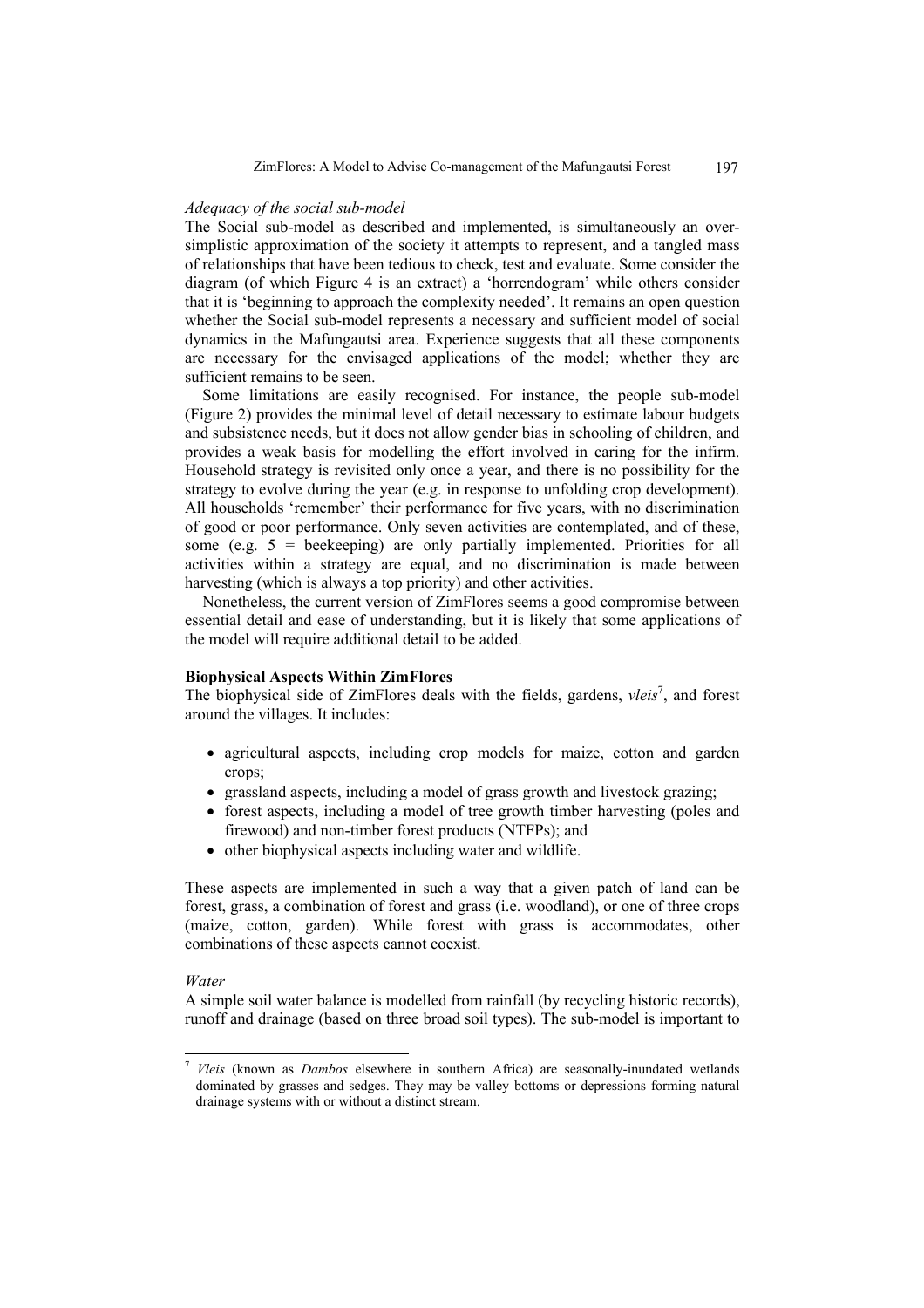biophysical dynamics because soil moisture is often limiting (Mafungautsi rainfall is about 800 mm/year, with a marked dry season during May to November). A simple water balance (Figure 5) serves to integrate rainfall and soil type in way convenient for other sub-models (Grass, Crop and Forest). Experiments with a more complex model involving evapotranspiration offered indifferent outputs at the landscape scale, suggesting that this simple approach is adequate for a first iteration.



**Figure 5**. A 10-year simulation of soil moisture based on rainfall and soil type data

### *Grass*

The Grass sub-model is a simple generic model of plant growth, that using a sigmoid relationship to simulate asymptotically-increasing plant biomass (Figure 6). The growth rate depends on user-supplied parameters, on rainfall (from historic records or user inputs), and from shading from trees (if forest is also present on the patch). Plant biomass may be removed by harvesting (only thatch harvesting is modelled), grazing, burning, and decay. Any thatch harvest depends on the biomass present and the labour input (from the Activities sub-model). Similarly, biomass removal through gazing depends on livestock present, consumption per livestock unit, and the biomass present.



**Figure 6**. The Grass sub-model in ZimFlores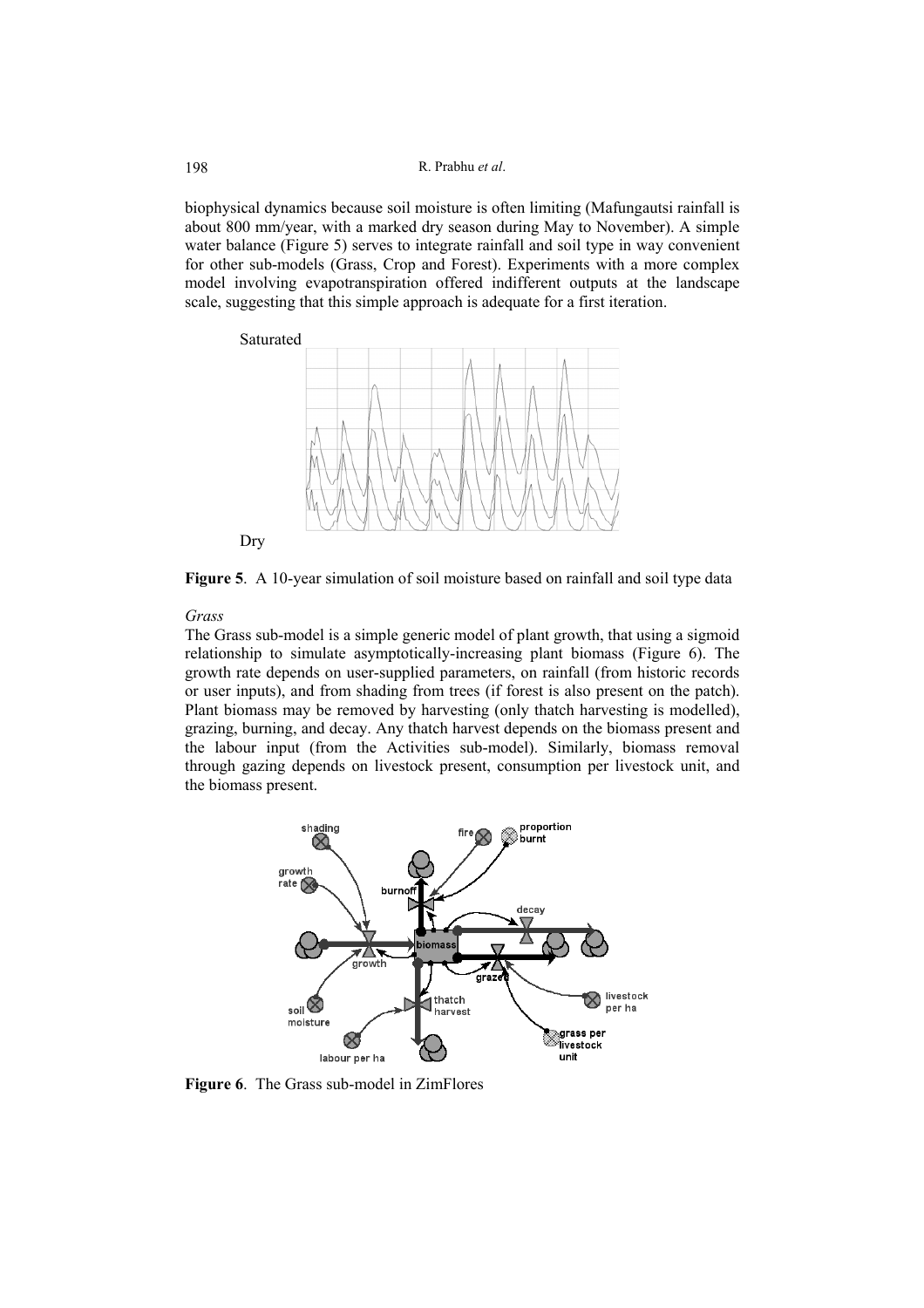The Grass sub-model is generic and makes no distinction between the various species of grass that may be present, despite preferences that livestock may have, or differences in utility (cf. broom-grass and thatch-grass). Despite this simplicity, the grass sub-model seems to provide a reasonable basis for modelling at the landscape scale. Figure 7 illustrates how biomass estimates from this simple model vary according to soil moisture, harvesting, and grazing.



**Figure 7**. Grass biomass simulated for 10 years

### *Crops*

l

The Crop sub-model is more complex than the Grass sub-model, as it deals with one of three different crops (i.e. maize, cotton and home-gardens), and simulates two characteristics of a crop: the vegetative biomass and the product biomass (i.e. the cotton boll or corn cob), on a weekly basis. The use of three crops is a simplification. In reality, major field crops include cotton, maize, and groundnuts in the open fields, and both annual (e.g. beans, peas and  $t\sin\theta^8$ [\)](#page-14-0) and perennial vegetables (e.g. *covo* 9 [,](#page-14-1) sugar cane, bananas) in home gardens. Figure 8 illustrates how the product develops late in the season (after the vegetative growth is completed), how the biomass varies with crop and soil type, and how the biomass is drawn down by harvesting at different rates on various patches of land.



**Figure 8**. Biomass of crop product, simulated for 10 years

<span id="page-14-0"></span><sup>8</sup> *Tsunga* (*Brassica juncea*) is a leafy green vegetable related to cabbages, and commonly grown in gardens improved by the addition of soil from termite mounds to enhance moisture retention.<br><sup>9</sup> *Covo* is a type of spinach used as a salad green.

<span id="page-14-1"></span>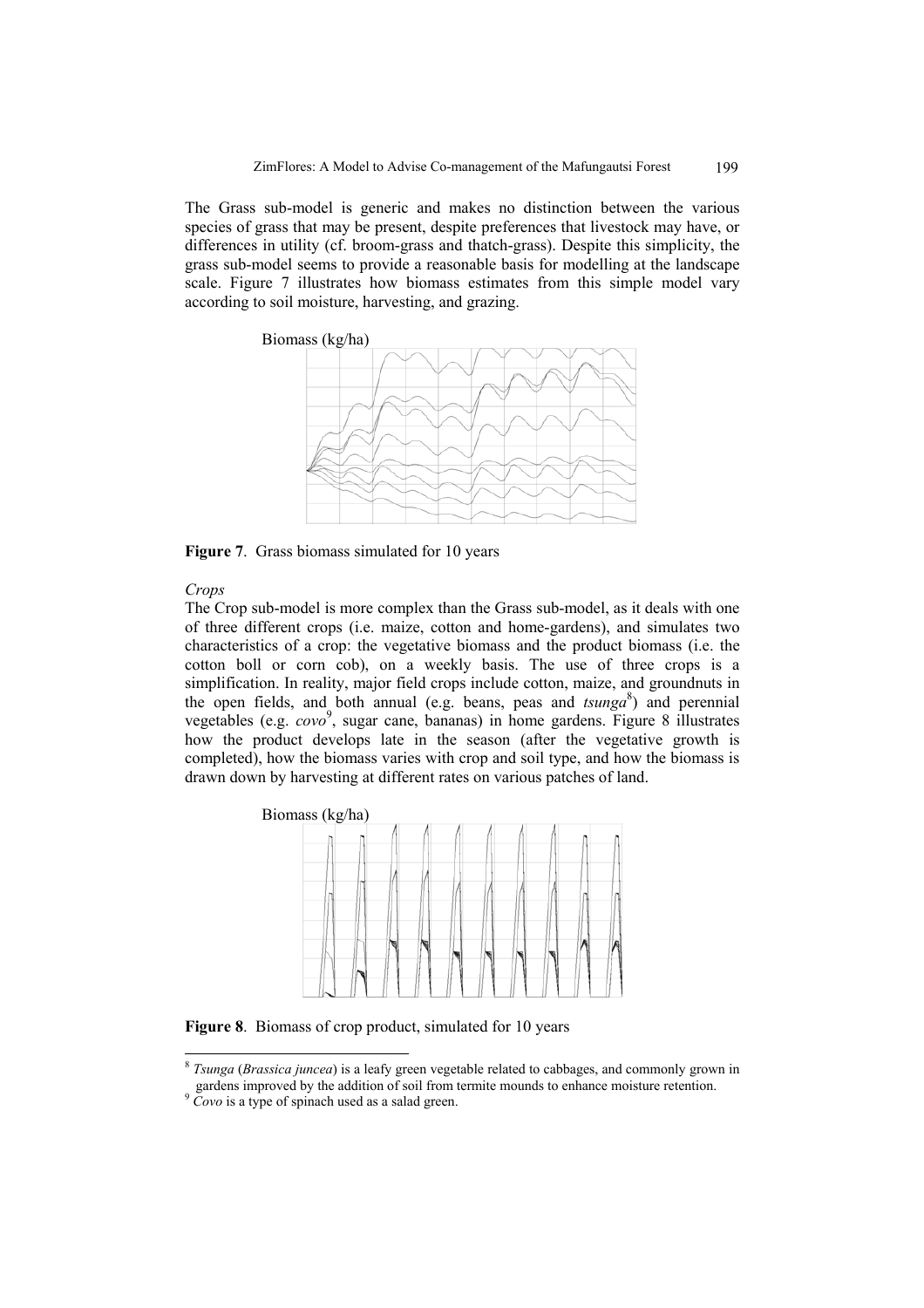#### *Forest*

The Forest sub-model is based on a previously published model (Gambiza *et al*. 2000) and simulates changes the numbers of trees in four size classes, without taking any account of species. The four size classes include saplings (known locally as gullivers), poles, mature and canopy trees (nominally  $0-5$ ,  $5-10$ ,  $10-40$  and  $40+$  cm diameter respectively). Trees are assumed to spend 9, 66 and 88 years respectively in the first three classes (death is the only escape from the canopy class). The submodel assumes that some trees may be fire-damaged, and will have a smaller diameter after they recover. Thus the sub-model simulates both diameter increase and decrease (after fire).

Timber harvesting is determined by the labour input allocated by the Activities sub-model. It is assumed that only pole-size trees are harvested. Trees of any size may die, and three causes of death are simulated: 'natural', shading and fire. Mortality due to shading depends on the stand basal area, but is typically 3% (per annum) for saplings and negligible in other sizes. When fire occurs, it kills 90% of saplings, and if it is a hot fire, kills 3% of poles and 1% of larger trees. Other 'natural' mortality is assumed negligible for saplings, 3% for poles, 1% for mature trees and 0.1% for canopy trees. Recruitment of new saplings is assumed to be 10 trees/ha in wet years only (rainfall 25% higher than 10-year average).

Harvesting of non-timber forest products is not modelled explicitly. One important NTFP is firewood for cooking, heating, socializing (local expression: *Imba inopfungaira utsi,* 'a home is only home when there is smoke coming out of it') and sale. Although the demand for fuelwood is high, the impact of harvesting may be minor, as gathering of firewood in Mafungautsi is restricted to dead wood, one day each month. In addition, most household applications require wood of small dimensions, convenient to use. Some applications (beer brewing, funerals, and baking bricks) involve the use of large logs. Some tree species (Muparamhosva, *Ochna pulchra*) are protected for spiritual reasons. Many other NTFPs in the region are significant in household economies, but are presently overlooked by the model. These include mushrooms, fruits, honey and mopane worms. The robbing of feral bee hives is significant not only because the honey obtained, but also because it involves destruction of trees and the risk of wildfire.

#### *Adequacy of the biophysical sub-model*

Honey is a major NTFP, but is not presently modelled. Provision has been made within the Activities sub-model to deal with honey (Activity 5 is beekeeping and robbing feral hives), but this has not yet been fully implemented, and it provides no return to the household.

The model uses exogenous variables for rainfall and fire incidence, and policy 'levers' such as product prices and levels of enforcement. An earlier version of ZimFlores experimented with a fire sub-model, but reasonable simulations required a one-hour time-step which added much complexity. The current version of ZimFlores treats fire as an externality, with an option for users to vary the frequency and intensity of fire.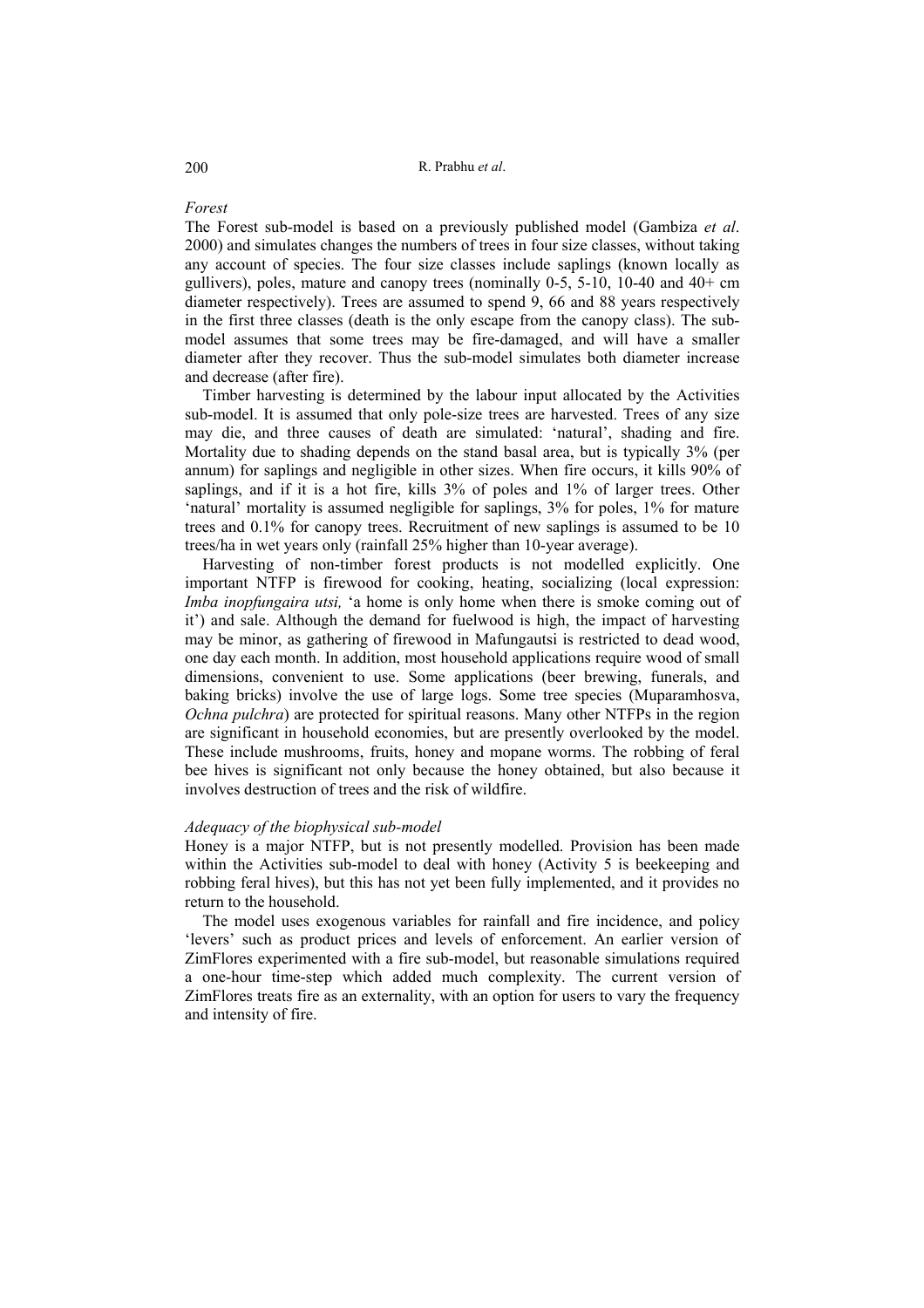## **ZIMFLORES IMPLEMENTATION AND OUTPUTS**

The novelty of ZimFlores (and other FLORES models) is not their sub-models, which tend to be simplistic generalisations of work pioneered elsewhere, but rather the complexity that arises when these sub-models are linked together and allowed to interact, especially within an individual-based framework (households, patches of land). While the behaviour of the sub-models in isolation is of little interest, it is important to establish that their predictions are reasonable, and that the linkages between the individual sub-models make sense and represent current understanding of the interactions between the components in question. While this sounds simple, it can be challenging to provide a reasonable evaluation of the individual components of a FLORES model.

One challenge that arises during such testing is establishing the outputs and timeframes that can shed light on the issue in question. Simile provides a wide range of 'Display Tools' that can be used to display model outputs, and it is important to choose a revealing parameter, a suitable display tool, and an appropriate time step to gain the strongest insights. Figure 9 illustrates how a five-year simulation can lead to different perceptions of thatch grass harvesting if the display interval is annual (left), monthly (centre) or weekly (right). The biophysical sub-models work on a weekly time-step, and displays triggered at monthly or annual intervals may not register all activities, and can be misleading. Notice too, that the pattern of harvesting may vary greatly from year to year, and that a simulation of several years may be needed to gauge the quality of predictions.

As seen in Figure 9, simulations may take some time to 'run in' and reach some kind of equilibrium that forms a suitable basis for scenario evaluation. In ZimFlores, it is no surprise that this 'running in' requires simulations of several years, because the 'memory' for each household (Figure 3) needs to be initialized, and this can only be done by running the model. This 'memory' has a considerable influence on simulations, and is evident in several outputs. Figure 10 illustrates two outputs from a ten-year simulation that show the influence of the 'memory'. The top part of Figure 10 shows the yields per patch (value of the harvest of maize, cotton, vegetables, grass and poles), while the bottom part reflects the corresponding earnings per household. Both graphs reveal house household strategy changes from year to year, especially during the first five years before the memory is filled. Note that earnings per household increase from year to year as household memory helps in the selection of the best strategy.

The high peaks in Figure 10 correspond to the harvest of crops (especially maize and cotton) in the latter part of each year. In the early part of the year, some of the yields are derived from State forest lands, especially in the second, third and fourth years. It is evident in Figure 10 that a large yield from a tract of forest (top) is shared amongst many households, so that the income of each household is modest (bottom). Figure 10 offers another reminder that stable behaviour can only be expected from ZimFlores after a 'settling in' period.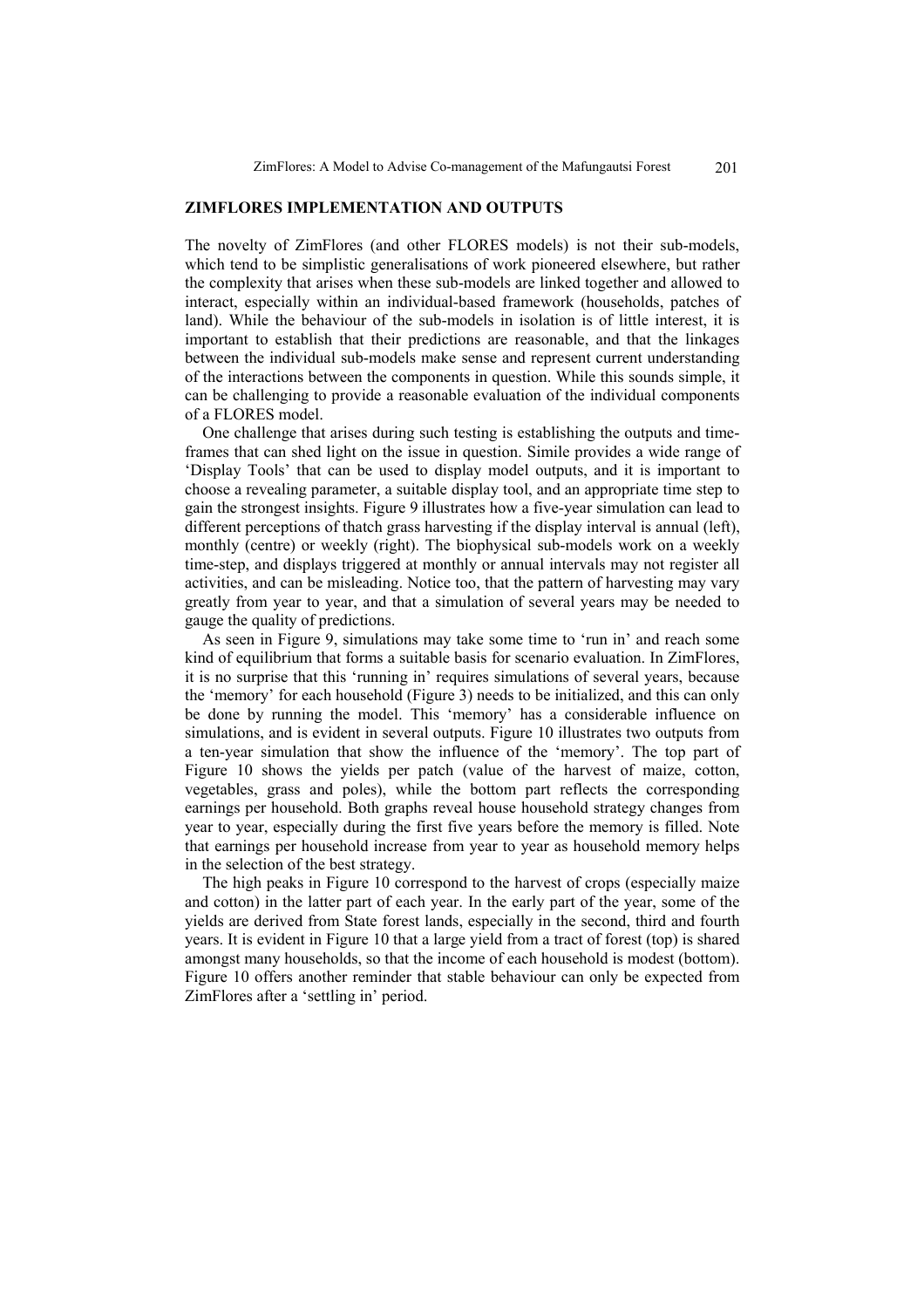```
202 R. Prabhu et al.
```


**Figure 9**. Five-year simulations of thatch-grass harvesting, reported annually (top), monthly (middle) and weekly (bottom)



**Figure 10**. Ten-year simulations of patch yield (top) and household earnings (bottom)

Thatch grass harvest (kg/week)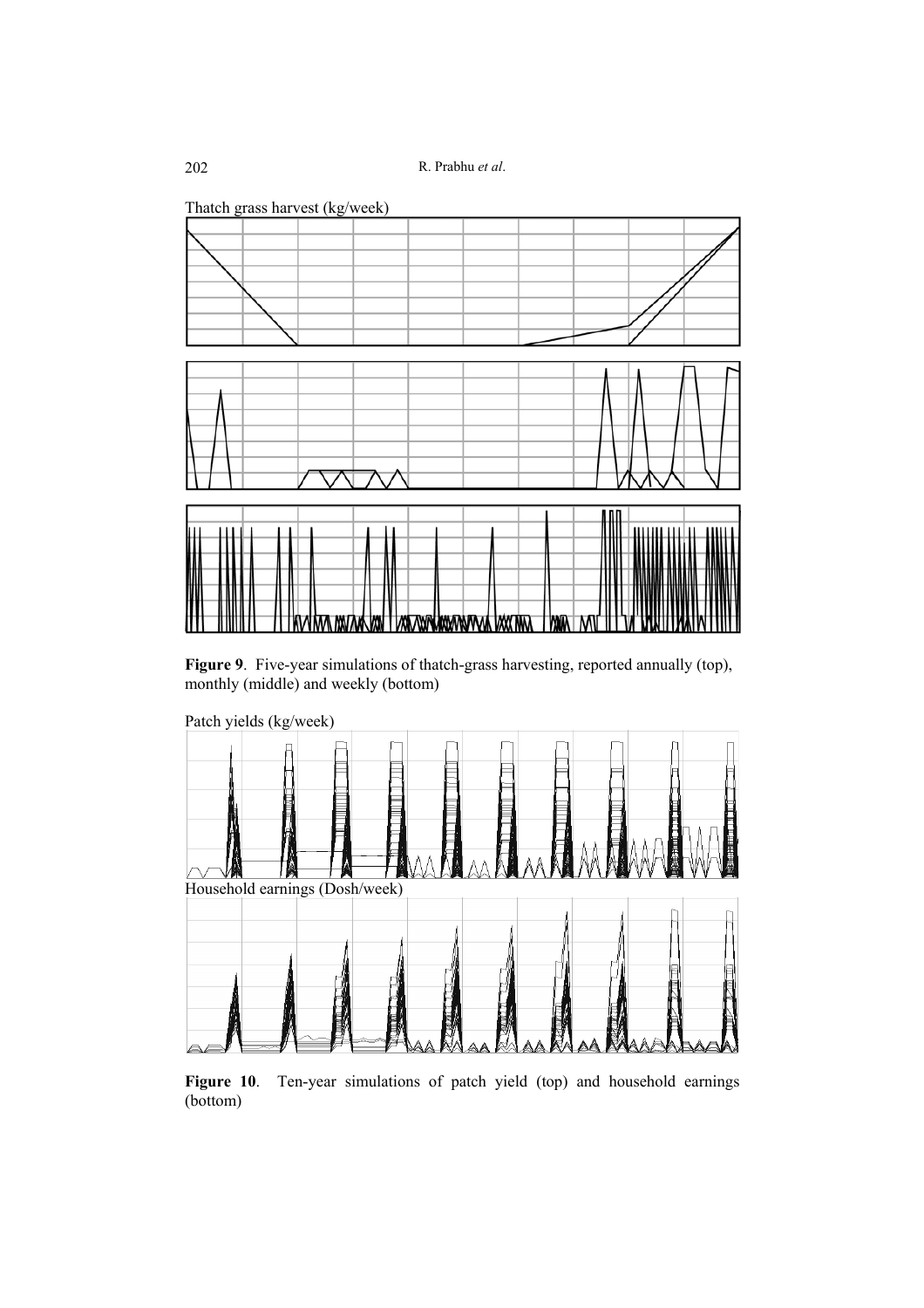The whole point of ZimFlores is to provide the opportunity to speculate 'What would happen if ...?'. To facilitate this, few parameters are 'hard-wired' into the model, and most are specified in a parameter file that is re-loaded each time the model is initiated. This makes it easy to create different scenarios and to vary them as users learn from simulation experiments. In addition, some variables are 'brought to the surface' as 'sliders' visible on the screen during the simulation (Figure 11).



**Figure 11**. Some of the Sliders in ZimFlores

These sliders (Figure 11) make it efficient to explore alternative scenarios, and it is surprising how small adjustments to some of the sliders can make large changes to the simulated welfare of households and dynamics of the simulated system. Figure 12 shows the output from a 20-year simulation under a particular scenario. Minor changes to sliders linked to remittances, crop prices and AIDS education can make a vast difference to the appearance of this indicator. Figure 11 illustrates a typical scenario. It is noteworthy that the wealth of most households increases during the harvesting season in the latter part of the year, and decreases during the early part of the year when outlays exceed earning. Most households have access to fields and have the resources to cultivate these fields, but there are a few exceptions. One line at the bottom of Figure 12 illustrates the impact of illness (e.g. AIDS) in a household. This household (bottom right) was once able to cultivate and harvest crops (during first 10 years), but the harvests got smaller and eventually nonexistent, as the workforce in the household became incapacitated.

A near-horizontal line near the centre of Figure 12 illustrates the formation of a new household in the village, that has no land at first, and survives on a small but steady income from NTFPs, until they acquire land and exhibit the characteristic zigzag pattern of an agricultural household. At the bottom left, the loss of a household is evident. The cause of the loss of this household cannot be inferred, but the model does assign higher mortality to indebted households in recognition of poorer nutrition and reduced access to medication.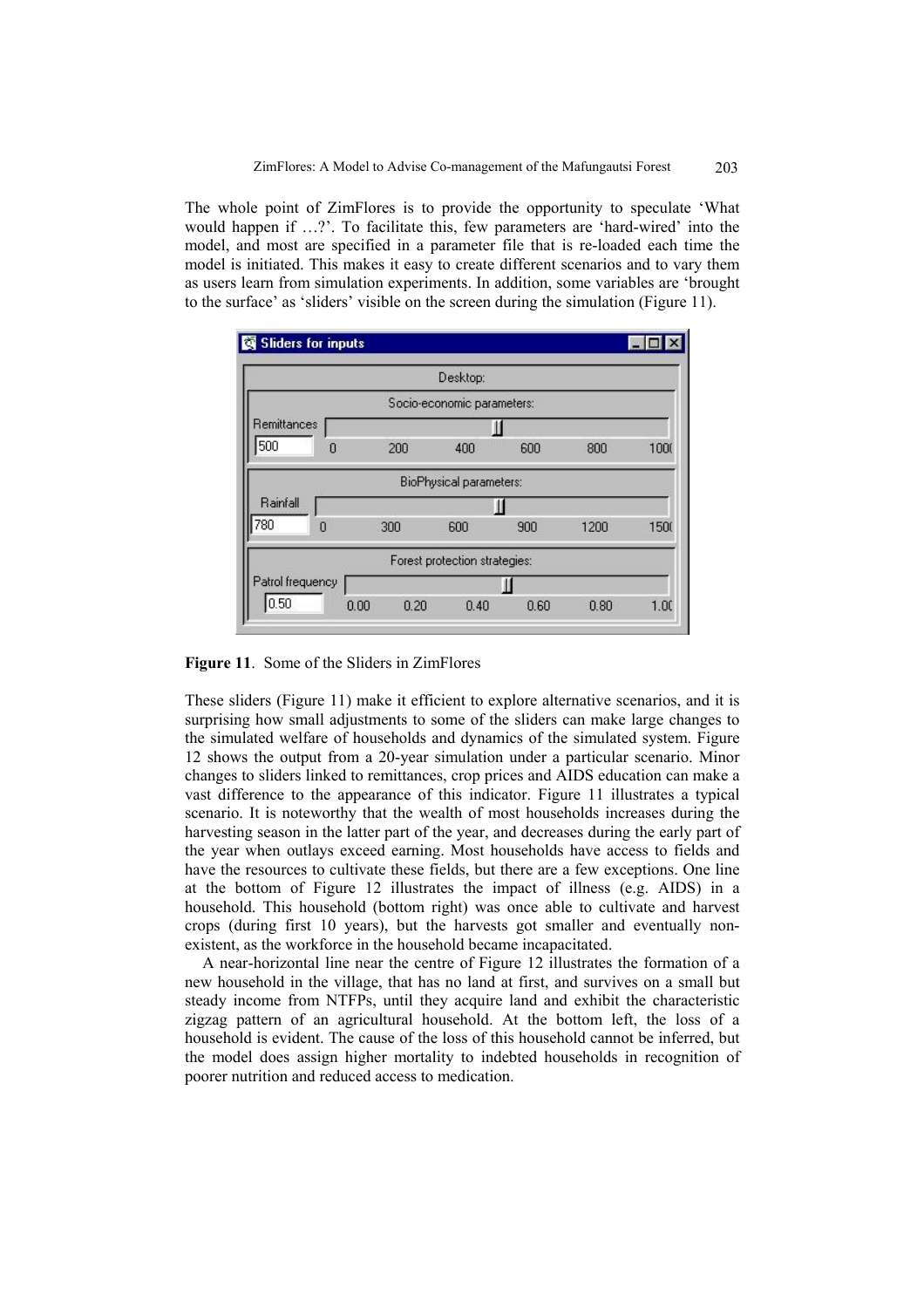

**Figure 12**. Household wealth predicted during a 20-year simulation

Figure 13 illustrates a sample from a dynamic map produced by ZimFlores, showing the 10-year average value (per ha) of produce from each individual patch of land. The three large patches of land (only partly shown) on the right and at the bottom are State Forest, while the smaller patches reflect communal lands.



**Figure 13**. Value of production on individual holdings during a 10-year simulation

The shading of each patch in Figure 13 represents the value of production during 10 years of simulation (darker colours mean higher values). These values relate not only to soil type, but also to the humans and capital resources of each household.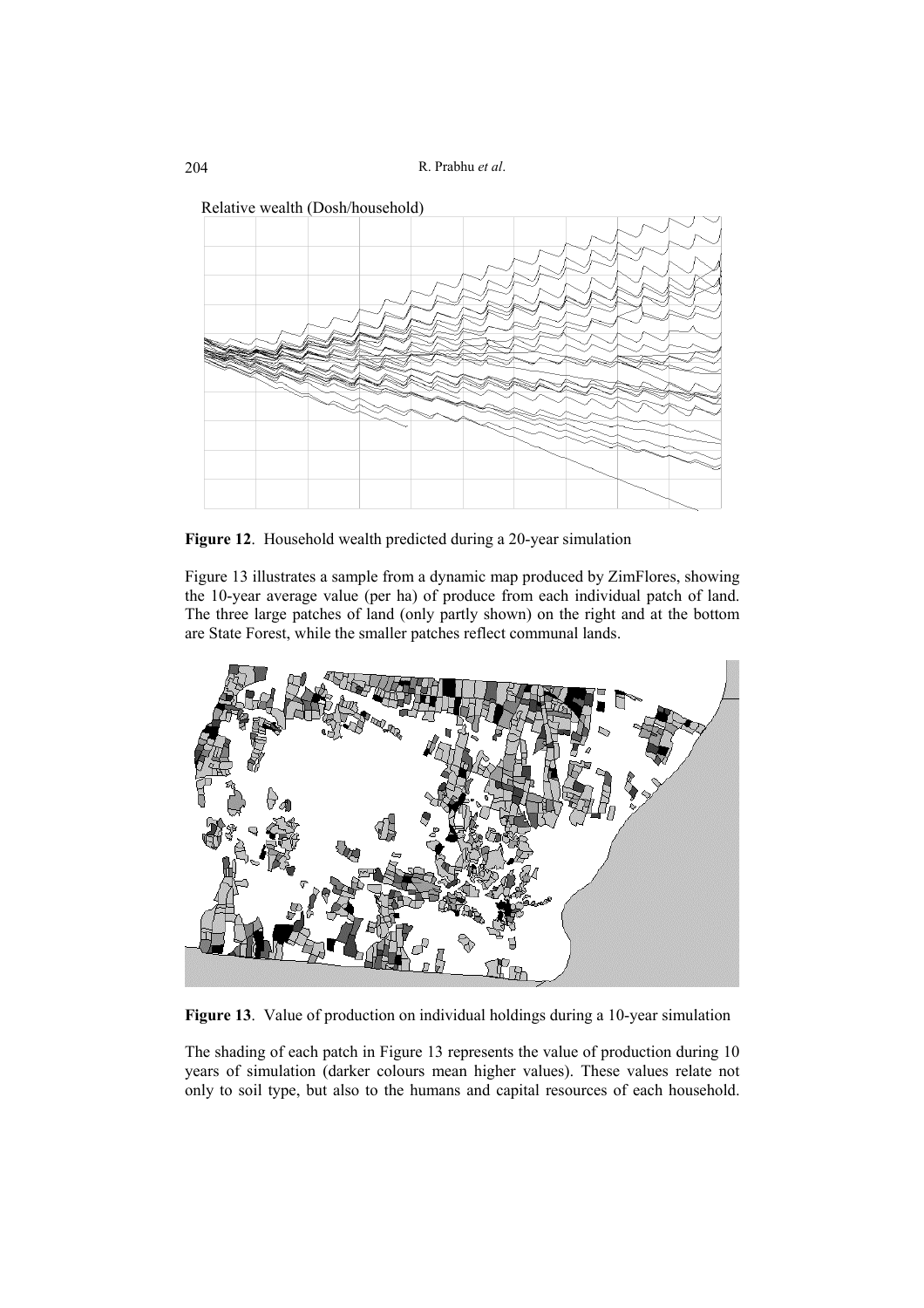Many of the 'valuable' patches of land belong to households with other land holdings, and illustrate where the cash crop cotton is grown (while subsistence maize is grown on the other patch available to the household). The scenario that produced this map resulted in a labour deficit (a 10-year simulation showed an aggregate labour surplus of 4%, but there was usually a shortage of labour), so high value production requires not only sufficient good land, but also sufficient people to work it, especially during critical times (planting, harvesting).

## **ZIMFLORES VERSUS REALITY**

Having outlined the structure and illustrated the performance of ZimFlores, it is timely to re-examine how well it reflects the reality of Mafungautsi.

### **Tenure of Land and Other Resources**

Resource access arrangements vary greatly in different parts of the region (Campbell 1996, Campbell and Matose 2000, Mukamuri *et al.* 2003), and according to the nature of the resource. Some arrangements are in a state of flux, as the emerging processes of co-management lead to some fine-tuning of regulations about access to resources on forest lands. Regulations have been set by the RMC and by the Forest Protection Unit (FPU) of the Forestry Commission. Enforcement of regulations varies for different resources and over time, and can be influenced by extreme weather events (e.g. hunting may be tolerated during drought, but not at other times; pole cutting may be tolerated after a bountiful harvest, when poles are needed for granaries).

Access to resources (e.g. by permits) is not the same for all people. Social capital is important in getting access to permits for finite resources. For example, some (*Shangwe*) [10 h](#page-20-0)ouseholds make a significant part of their livelihood from thatch grass and may get disproportionate access to RMC permits when they are issued in early May (most people are busy with maize harvest at that time). Some people are FPU informants and are virtually immune from sanctions for breaking regulations. Some examples of resource access regulations and enforcement status:

- *Grazing in forest.* permitted, not controlled by FPU.
- *Grazing on vleis.* limited to early wet season, restricted (to protect thatch grass) later in season. Enforced by *Sabukhus* (or RMC).
- *Grazing on common land.* Forbidden in wet season; allowed in dry season; strictly enforced by *Sabukhu*.
- *Grazing on fields.* Must be open for grazing in dry season, closed in wet; Enforced by households (wet season) and *Sabukhu* (dry season).

## **Collaborating and Conflicting with Other Households**

 $\overline{a}$ 

Previous FLORES models have made the simplistic assumption that decisionmaking occurs independently of other households. There are different levels of interaction that could be included in the model, characterised as communication (passing information), co-ordination (doing day to day activities together), and

<span id="page-20-0"></span><sup>&</sup>lt;sup>10</sup> The *Shangwe* are the people who first settled the Mafungautsi area in the 1800s.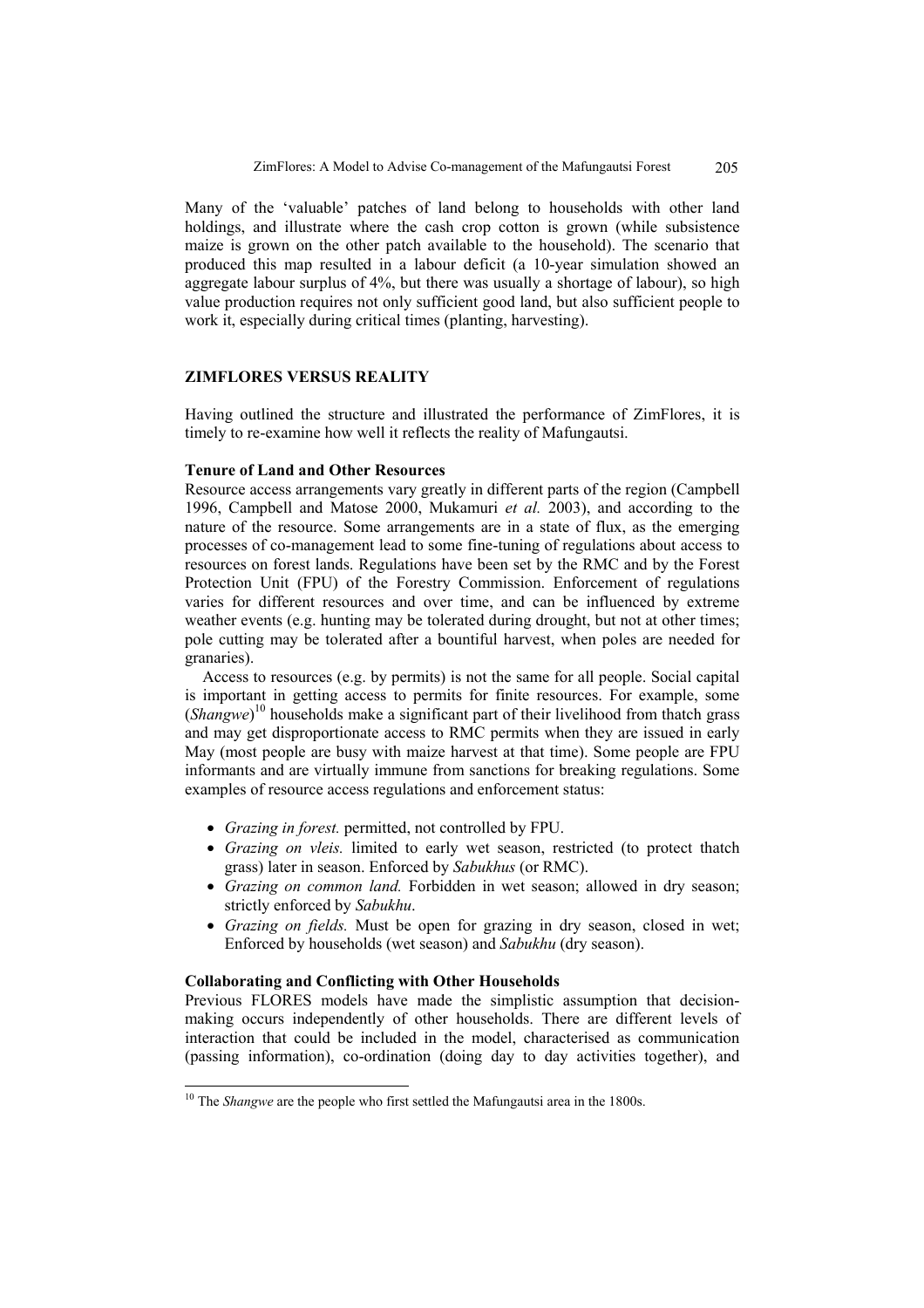collaboration (embarking on longer term joint ventures). Conflicts should also be considered.

The basic requirement for handling interactions is to include a relation sub-model between households in the model. An example would be a relation called 'kinship', which would link households with their relatives. 'Neighbours' would link households with adjacent fields. Other alternatives include relations between households which are carrying out the same activity, for example growing cotton, to represent the kind of clubs and other less formal groups of people who get together to collaborate. ZimFlores includes a limited implementation of a bee-keeping club that is effective at promoting bee-keeping, even though it provides no return to the household.

### *Communication*

Information passing between households may influence strategic decisions. Information about crop yields achieved by others, the cost of hired labour, the availability of surplus labour in a relative's household, or the possibility of using a neighbour's draught animals in exchange for some other resource, may all influence a household's strategy. Crop information comes from the government (or Agritex $^{11}$ ) and may be shared in clubs and with neighbours. Information about prices, school fees, resource-use regulations and RMC activities comes from village leadership and is shared amongst friends and neighbours. Information passing between households is necessary for any 'copying' of innovation.

#### *Co-ordination*

It is common for households to work together instead of doing everything alone. A group of people may work together to prepare fields for planting, with everyone first working on one household's field, the next day working on another's, and so on. Likewise, trips to the forest to collect firewood, thatch grass or to herd livestock may be done in groups rather than alone. Such co-ordination involves short-term agreements to work together. Modelling this requires the decisions of several households to be resolved in conjunction.

## *Collaboration*

 $\overline{a}$ 

Collaboration between households involves joint ventures. For instance, a group of young men may decide to learn how to grow a new crop such as cotton; a group of people may deciding to keep bees together by forming a club; or a group of relatives may agree to help each other with money for schooling. Collaboration implies a long-term commitment to coordinate activities and share resources. The impact in terms of the model is that clumps of households would adopt similar strategies instead of each household deciding its strategy independently. Other impacts could include reductions in the costs of some inputs, and greater exchangeability of resources. People get information, improved access to resources, and social capital from collaboration.

<span id="page-21-0"></span> $11$  Agritex is the Government of Zimbabwe Agricultural Technical and Extension Service.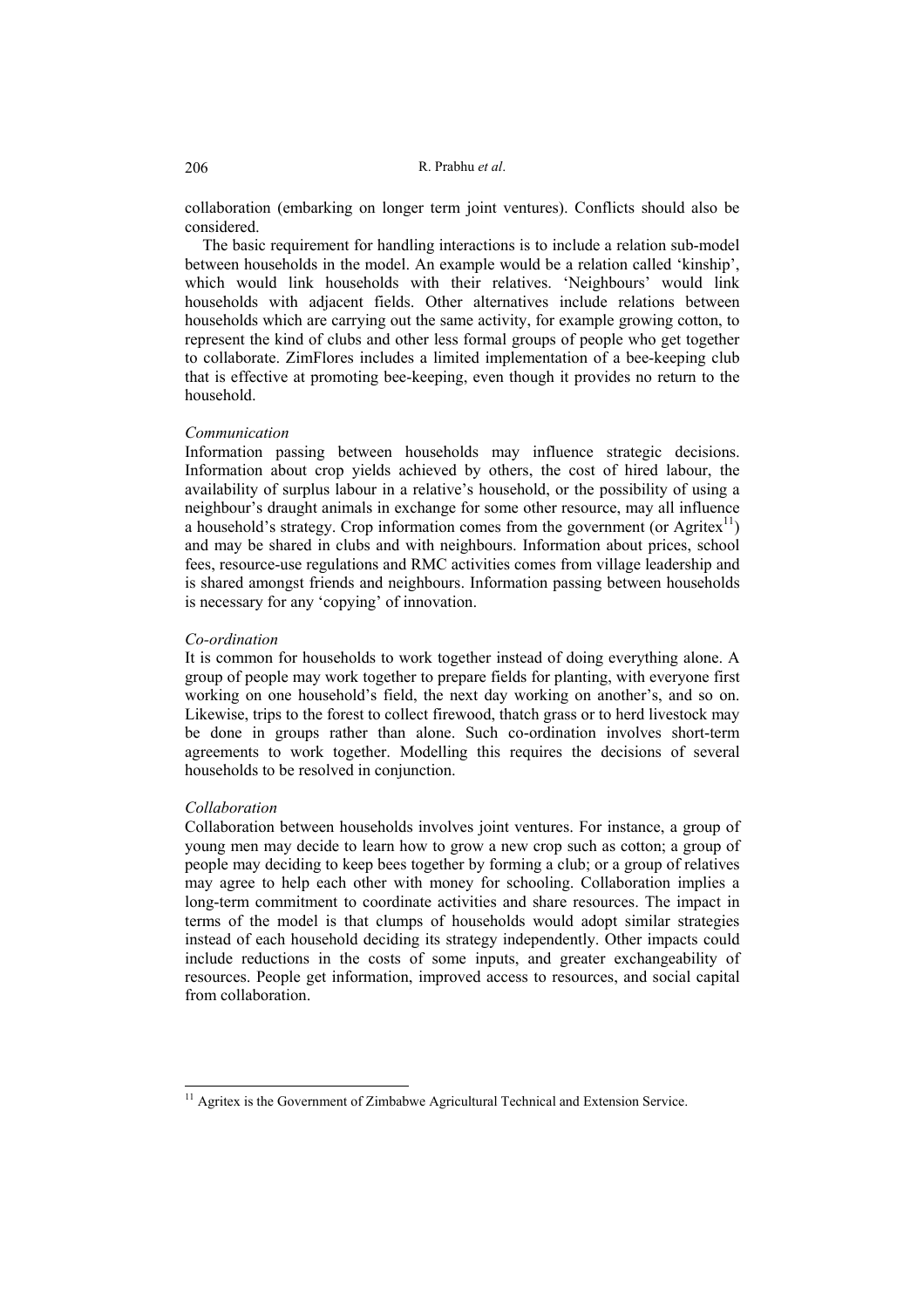#### *Conflict*

Interactions between households are not limited to 'positive' collaborations. Conflicts and disagreements are also opportunities for learning and adapting. This may be important to the model and if so, could be incorporated. For example, unequal access to decision-makers like RMCs causes conflict which leads to unequal enforcement of rules.

### *Common pool resource management*

More sophisticated forms of collaboration include the emergence of new common pool resource (CPR) institutions, such as agreements to limit individual use of resources to enable fair sharing by all others with the same interests. CPR arrangements might therefore be seen as the result of enduring, community-wide collaborations.

## *Adapting to new opportunities and learning*

In reality, people continuously learn and change their practices and this should be reflected in the model. ZimFlores already deals with memory of past performance. Further improvements may be possible by modelling anticipation of the future, and augmenting the strategic decision-making process with the capacity to consider a new opportunity. Most standard economics models of decision-making involve anticipated costs and benefits of options. The period of anticipation can vary indefinitely, as can the factors anticipated. Most people's ability to predict the future is not much better than their ability to remember the past. Other aspects of the future may be more important, notably children and old age, hopes and aspirations, and fears or expectations. Questions remain about how people bring the future into their planning, and how this can be included in a simulation model.

Choosing from a fixed list of options is not a good basis for learning. The space of possible strategy options within which adaptations can be found needs to be dynamic. In other words, it is going to be essential to allow the appearance of new livelihood opportunities in the model. Then there needs to be a way for households to discover the new opportunities, and recognise them as new. Such discovery is not uniform. Perhaps an innovative household will begin doing something new, and discover that it is an improvement and then the new idea might infect other household's options (through collaboration pathways, perhaps). Perhaps the model should include education, extension and marketing processes, which can cause change from outside. The heuristics that households use to come to strategic decisions need to adapt to the new possibilities. The model may also need to deal with the reluctance of households to change strategies. Given the abstract nature of these issues, it may be best to explore them through particular case studies (e.g. see Haggith and Prabhu 2003, Haggith *et al*. 2003c, Standa-Gunda *et al*. 2003).

## **THE WAY FORWARD: FURTHER ENHANCEMENTS**

The most important thing about implementation is to view it as just one step in an iterative cycle of model development (e.g. Forrester 1961, Morecroft and Sterman 1994, Kim 1995, Sterman 2000). The process so far, for example at the Camp Selous workshop, has involved stepping through these phases in a rather haphazard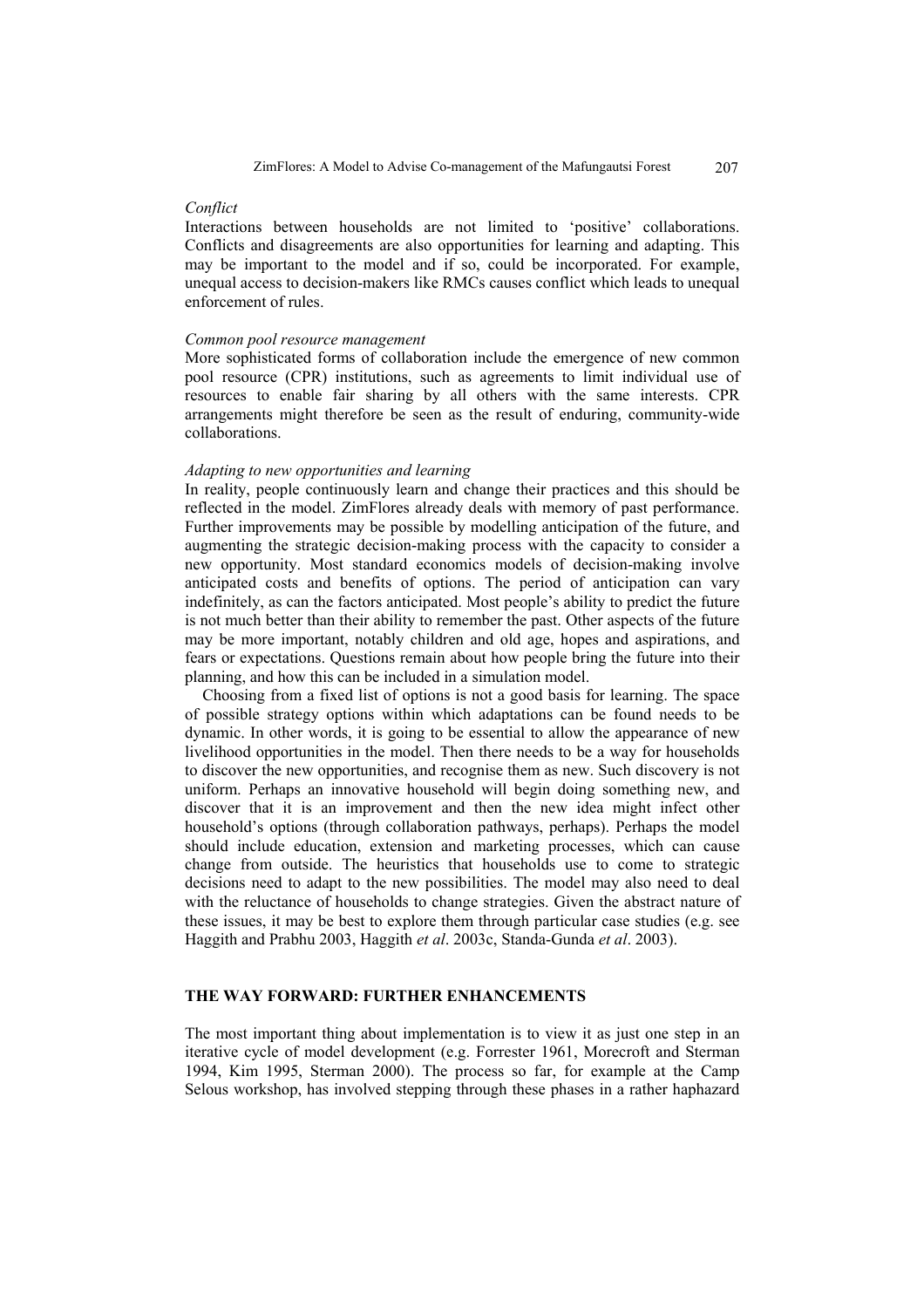way, and it would be beneficial to return to them and work rigorously through them. At the moment, different people in the team may have different views of the purpose of the modelling exercise, and different core hypotheses, or may still be unclear on these issues.

Achieving a clear consensus on these topics may help to energise the process. However, the focus should be sufficiently broad to allow people to see the process as relevant to their own agenda, and should not be focused so specifically as to exclude stakeholders. Key steps here include:

- 1. articulating the purpose of the model, the issues to be addressed, and the focus of the stakeholders;
- 2. agreeing on the scope of the model, by defining bounds on issues and timelines;
- 3. conceptualising the core system dynamics and articulating hypotheses to form the basis of the model;
- 4. formulating the model through repeated cycles of specifying, implementing and checking the model;
- 5. calibrating and testing the model by testing content (parameters and equations), behaviour, user relevance and sensitivity; and
- 6. using the model, evaluating impacts, reflecting on the implications, and documenting findings.

ZimFlores is currently at a stage where several variants exist. These should be reviewed to collate the effective idealisations. In addition, the graphical representation could use some 'tidying up', and this needs to be done consultatively to avoid loss of 'ownership' by those who helped to develop the model to its present stage. Finally, the model warrants careful calibration and testing. This testing should involve:

- 1. *Testing content* by rigorously questioning each model parameter and equation, matching it to the knowledge and data of the Mafungautsi sites.
- 2. *Testing behaviour* with systematic tests of the model, including multiple simulations with a range of scenarios to check for bizarre and unreasonable results. Extreme scenarios may be especially diagnostic in this regard.
- 3. *Testing relevance* to users, by establishing that the model interface and implementation are such that it sheds light on the questions that stakeholders are likely to ask of the model.
- 4. *Testing sensitivity* of model outputs to minor perturbations to internal parameters and user inputs.

If major adjustments are made to the model at any point during these four steps, it is probably appropriate to abandon further testing and move smartly to another iteration. The better the model is, the more testing is warranted. If the model is robust enough to survive the previous levels of tests then sensitivity analysis can be used to reveal which variables are key factors in producing important behaviour changes. If bizarre behaviour is revealed, the origins of which are not understood, then sensitivity analysis can be enlightening.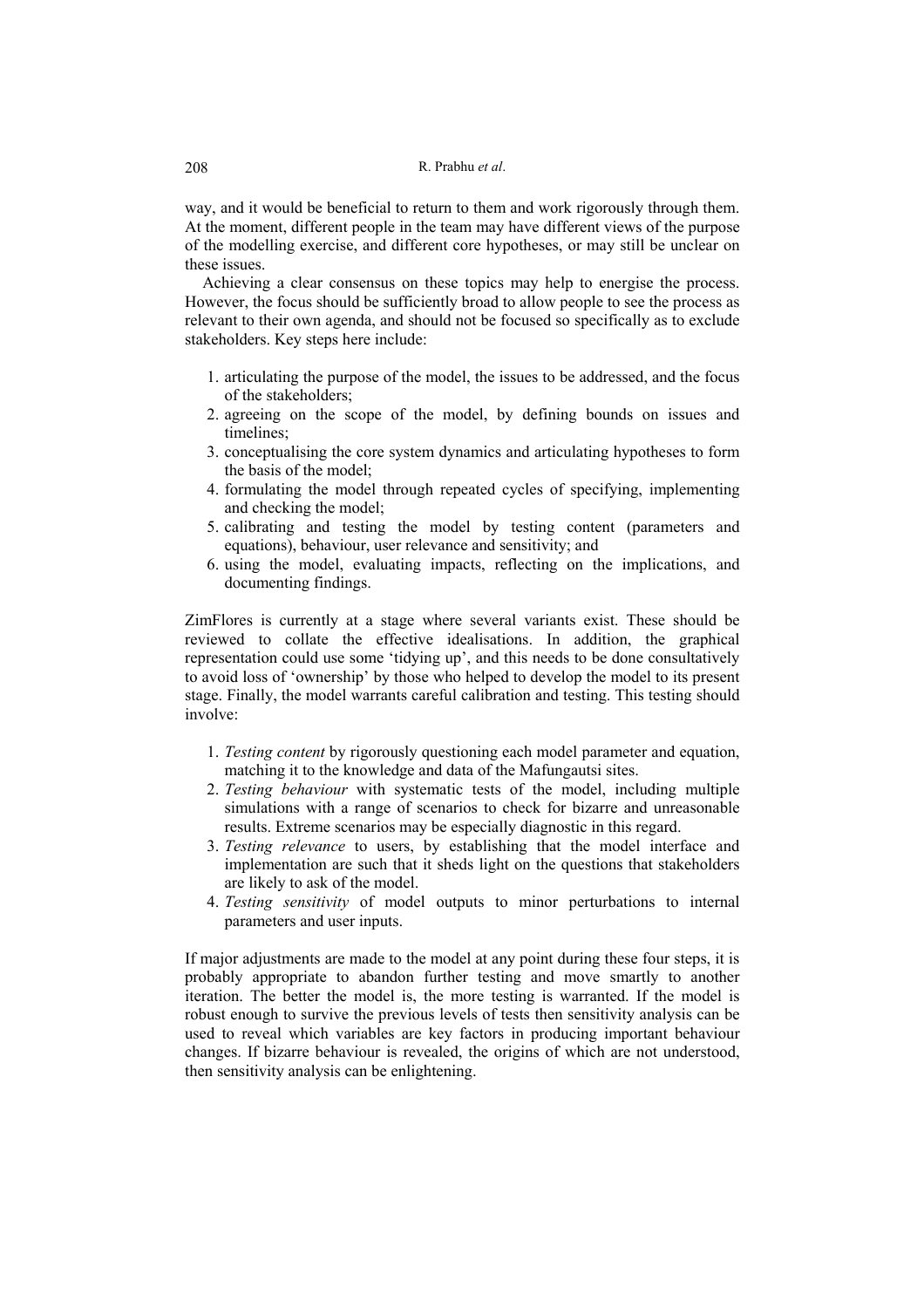Ideally each step in the process should involve documentation, but at the very least, having completed a model, tested it and maybe applied it, time should be taken to reflect on what has been learned, and this should be documented.

There is no such thing as a perfect model, so having reached the end of the cycle and learned some valuable lessons, the model development cycle should begin again with step 1. Having moved through the entire cycle once, it should become much easier for the team to articulate the model focus, clarify the boundary of the model, and formulate hypotheses of expected dynamics which will in turn lead to a much improved model. It is important not to get stuck trying to implement a complex version of the model in the first instance, as this can be time consuming, and make the testing stage much more difficult. It is more fruitful, in the longer term, to be highly selective about the elements implemented initially, before the first calibration and testing. Good progress in those initial stages allow a rapid cycle back through the loop, and having gained experience and insights, be better able as a team to enhance the model in the second and subsequent cycles.

Several important insights have been gained through the construction of ZimFlores. The ZimFlores experience underscores the importance of agreeing on a specific location in which all participants have an interest. It has demonstrated that participatory modelling can be effective in quickly consolidating a diverse body of knowledge and making it accessible in a practical way. The experience has shown the importance of effective scoping (Haggith *et al*. 2003), and of the need to idealize concepts effectively (Haggith and Prabhu 2003). Finally results presented in this paper demonstrate the importance of carefully identifying outputs that are diagnostic, and which offer insights into the issues under consideration.

### **REFERENCES**

- Campbell, B.M. ed. (1996), *The Miombo in Transition*: *Woodlands and Welfare in Africa*, Center for International Forestry Research, Bogor.
- Campbell, B.M. and Matose, F. (2000), *Institutions and Natural Resources in the Miombo Region*, CIFOR/EC/SADC Miombo Woodlands Research Brief No. 5, May 2000.

Forrester, J.W. (1961), *Industrial Dynamics*, Pegasus Communications, Waltham MA.

- Frost, P.G.H. and Mandono, A. (1999), *Improving Rural Livelihoods in Semi-Arid Regions Through Management of Micro-Catchments*, Working paper No. 12, Institute of Environmental Studies, University of Zimbabwe.
- Gambiza, J., Bond, W., Frost, P.G.H., Higgins, S. (2000), 'A simulation model of miombo woodland dynamics under different management regimes', *Ecological Economics,* 33: 353- 368.
- Haggith, M. and Prabhu, R. (2003), 'Unlocking complexity: The importance of idealisation in simulation modelling', *Small-scale Forest Economics, Management and Policy*, 2(2): 293- 312.
- Haggith, M., Muetzelfeldt, R.I. and Taylor, J. (2003a), 'Modelling decision-making in rural communities at the Forest Margin', *Small-scale Forest Economics, Management and Policy*, 2(2): 241-258.
- Haggith, M., Prabhu, R., Mudavanhu, H., Matose, F., Mutimukuru, T., Nyirenda, R. and Standa-Gunda, W. (2003b), 'The challenges of effective model scoping: A FLORES case study from the Mafungautsi Forest margins, Zimbabwe', *Small-scale Forest Economics, Management and Policy*, 2(2): 155-169.
- Haggith, M., Prabhu, R., Colfer, C., Ritchie, B., Thomson, A. and Mudavanhu, H. (2003c), 'Infectious ideas: Modelling the diffusion of ideas across social networks', *Small-scale Forest Economics, Management and Policy*, 2(2): 225-239.